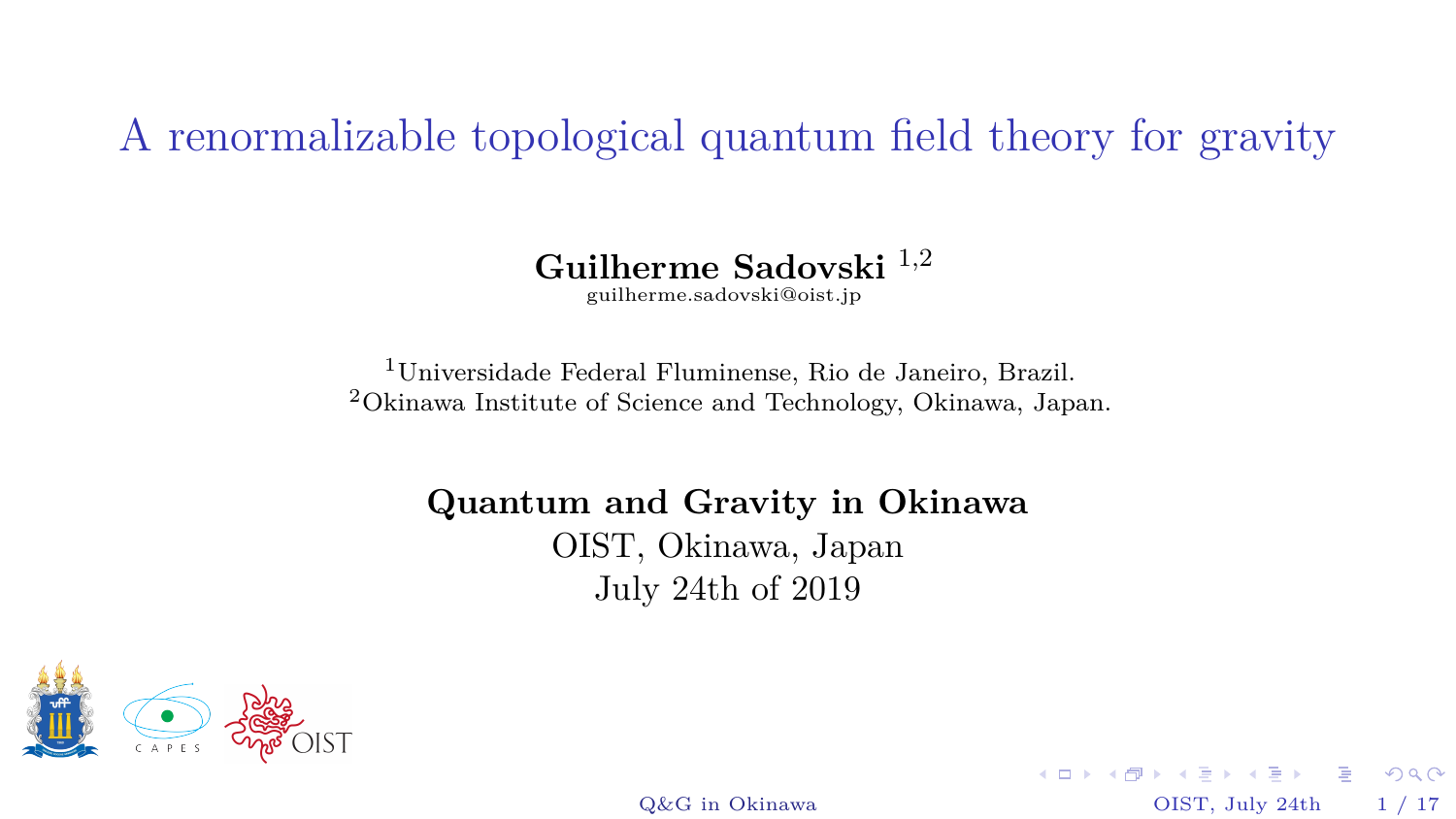#### [Outline](#page-1-0)

# <span id="page-1-0"></span>Outline

#### [Introduction](#page-2-0)

The problem of  $d = 4$  [perturbative quantum gravity](#page-2-0) [Quantum gravity approaches](#page-8-0)

#### [Topological Quantum field theories](#page-9-0)

[Fundamental feature](#page-9-0)

[Examples](#page-12-0)

 $d = 4$  [topological Yang-Mills theory](#page-13-0)

#### [TQFT for](#page-24-0)  $d = 4$  gravity

[Motivation](#page-24-0) [Unbroken phase](#page-27-0) [Broken phase](#page-33-0)

[Conclusions and perspectives](#page-36-0)

 $2990$ 

イロト イ団 トイヨト イヨト ニヨー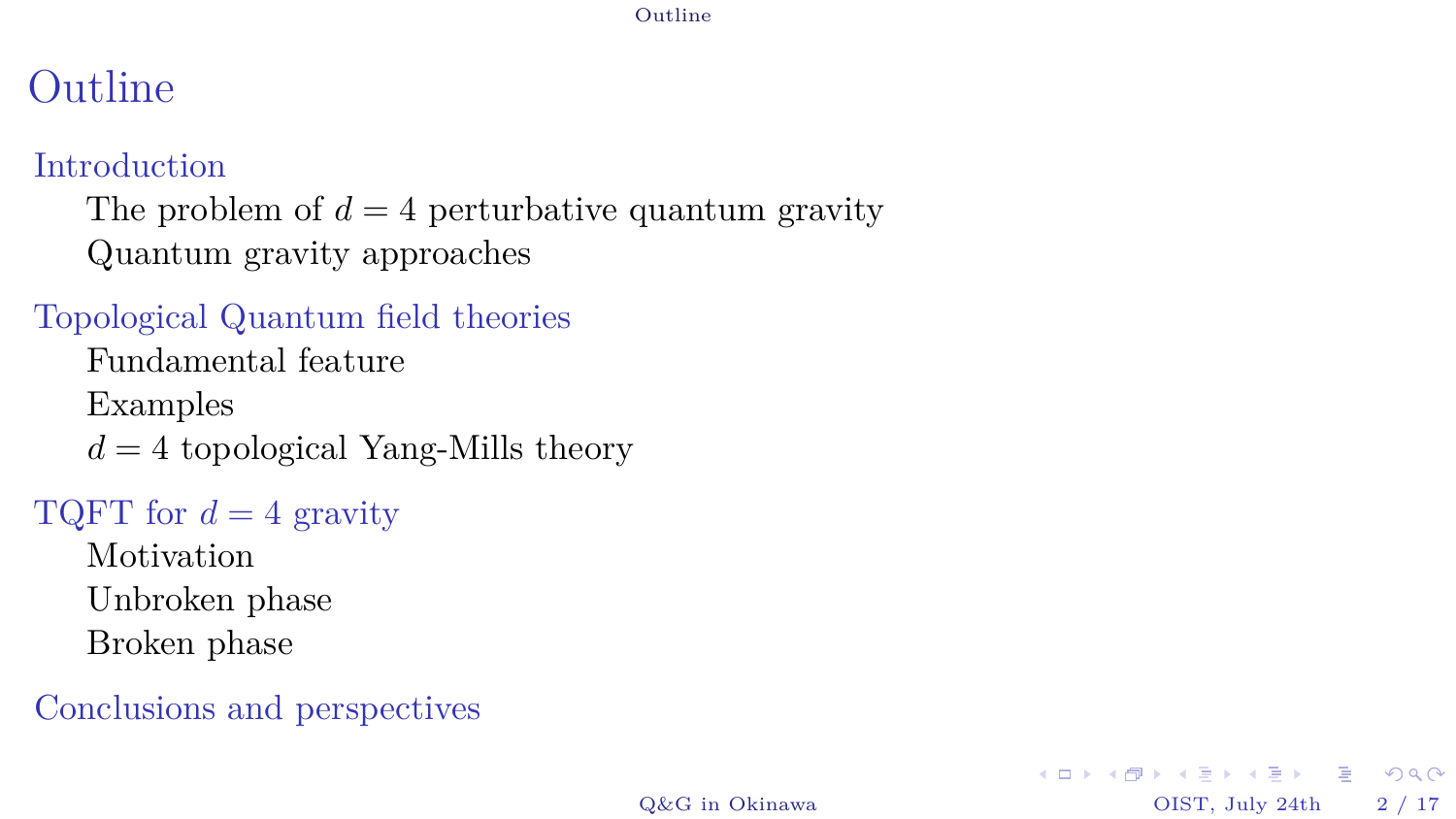K ロ ▶ K @ ▶ K 할 > K 할 > 1 할 > 1 이익어

#### <span id="page-2-0"></span>Introduction

The problem of  $d = 4$  perturbative quantum gravity

Conceptually relativistic gravity is necessarily *background independent* while QFT is not.

[Q&G in Okinawa](#page-0-0) OIST, July 24th 3 / 17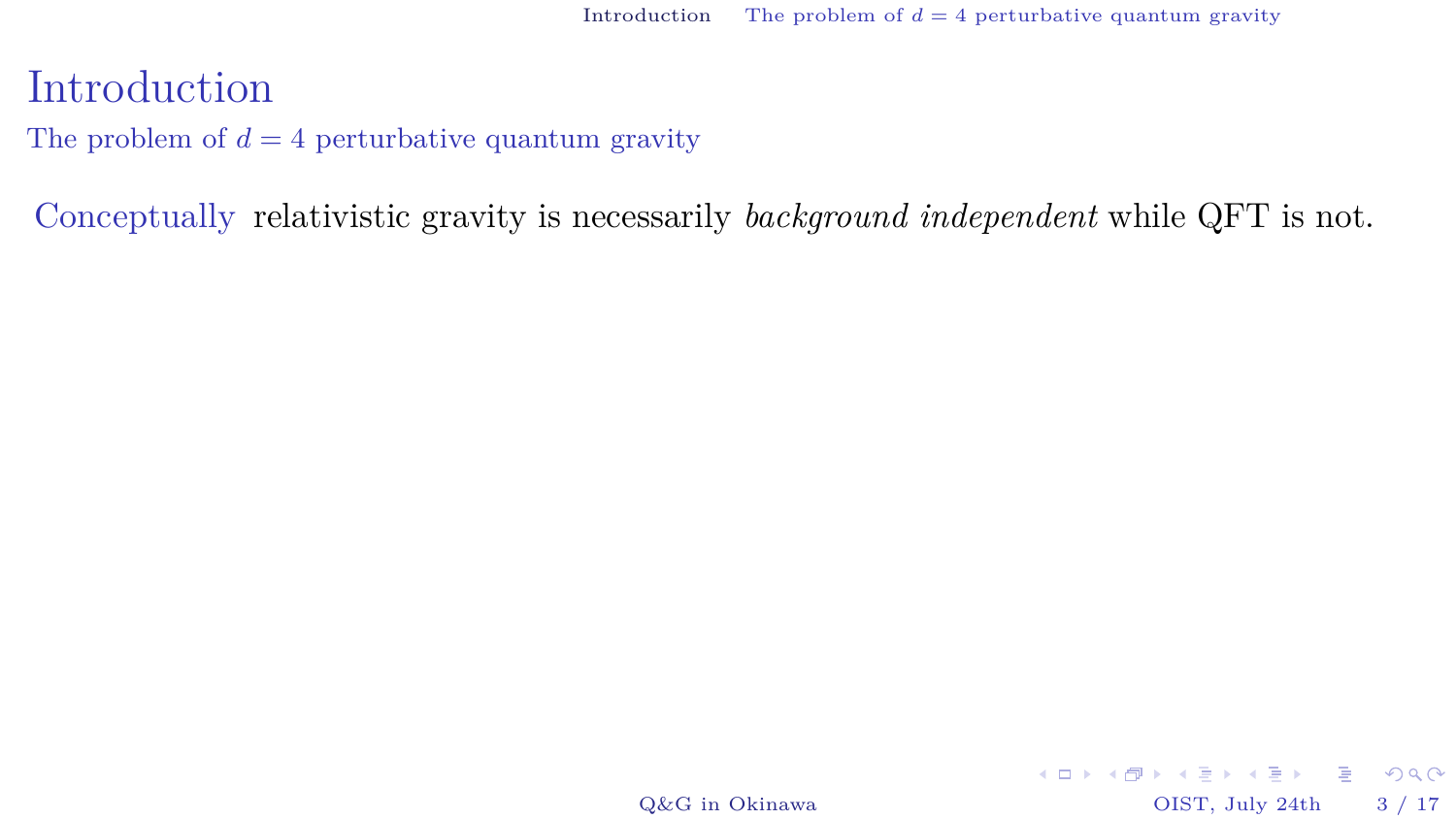KID KARA KERKER E KORO

#### Introduction

The problem of  $d = 4$  perturbative quantum gravity

Conceptually relativistic gravity is necessarily *background independent* while QFT is not.

Technically the Einstein-Hilbert action

$$
S_{\rm EH}\left[g_{\mu\nu}\right] = \frac{1}{16\pi G}\int d^4x \sqrt{-g}R\;,
$$

is not polynomial: no free theory to perturbate around.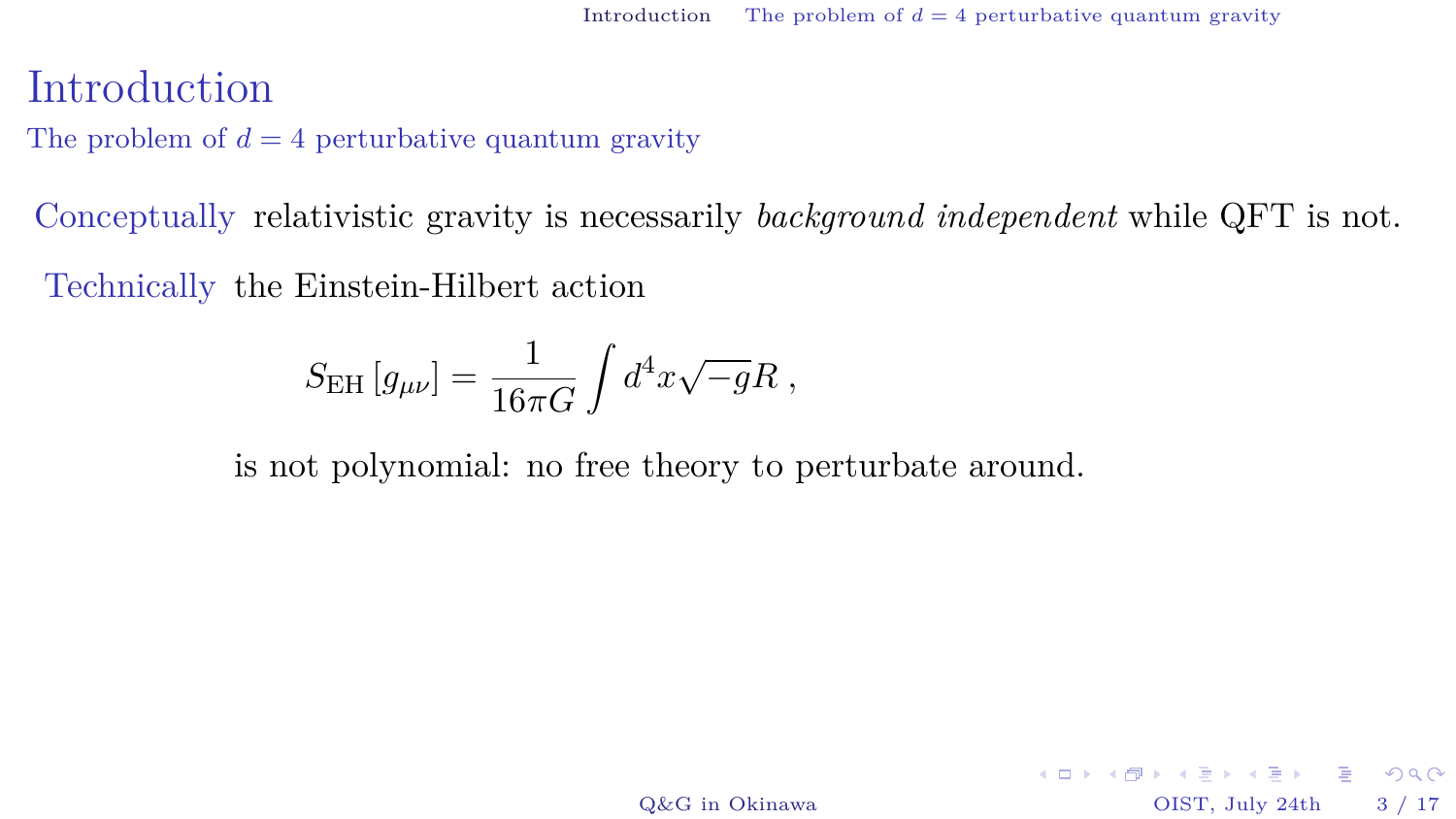K ロ ▶ K @ ▶ K 할 > K 할 > 1 할 > 1 9 Q Q\*

#### Introduction

The problem of  $d = 4$  perturbative quantum gravity

Conceptually relativistic gravity is necessarily *background independent* while QFT is not.

Technically However, if we jeopardize background independence

$$
g_{\mu\nu} = \eta_{\mu\nu} + h_{\mu\nu} \tag{1}
$$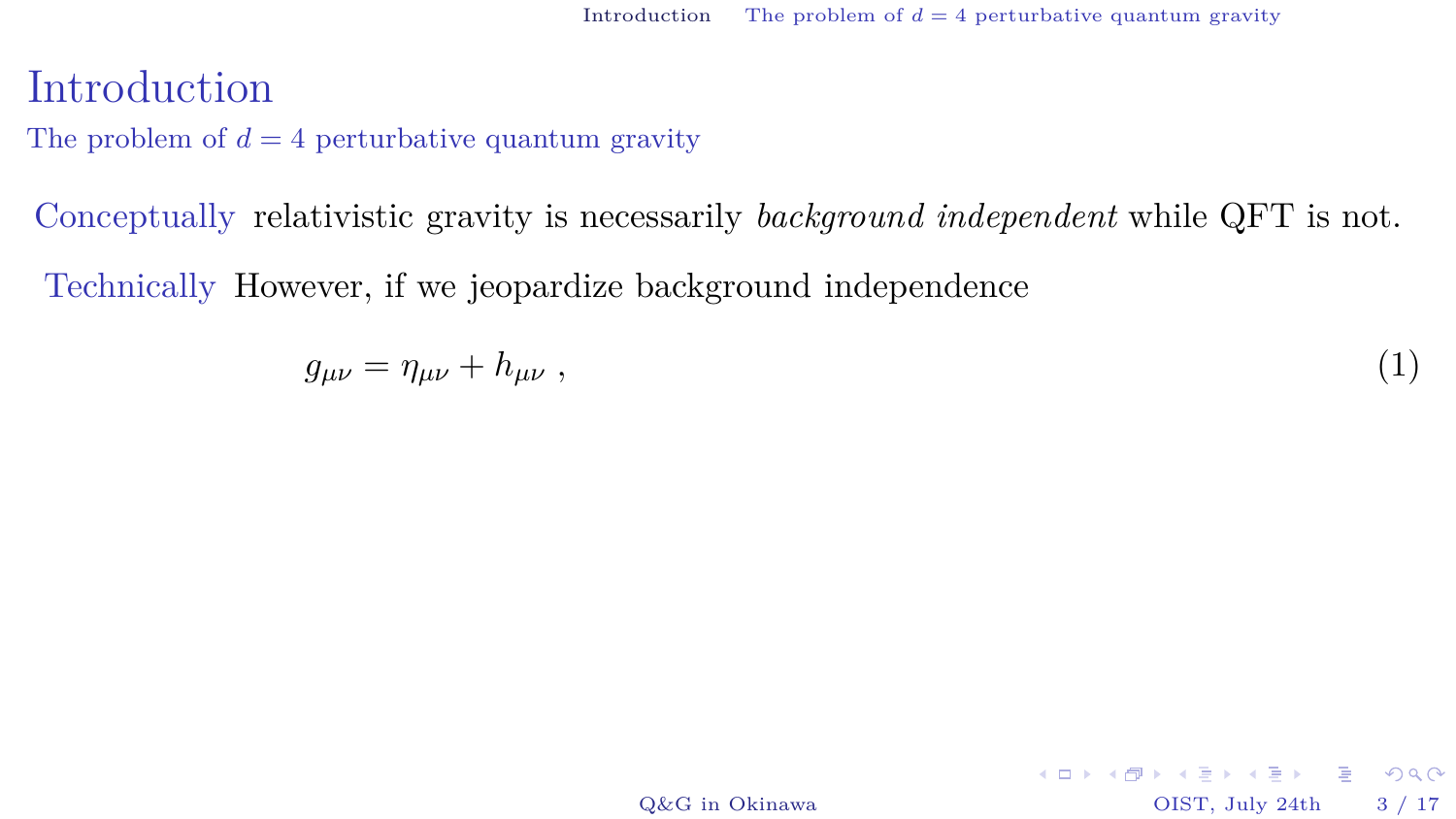K ロ ▶ K @ ▶ K 할 > K 할 > 1 할 > 1 9 Q Q\*

#### Introduction

The problem of  $d = 4$  perturbative quantum gravity

Conceptually relativistic gravity is necessarily *background independent* while QFT is not.

Technically we get an action for a propagating spin-2 field, schematically,

$$
S\left[\phi_{\mu\nu}\right] = \int d^4x \left[ -\frac{1}{2} \left(\partial \phi\right)^2 + 8\pi G \phi \left(\partial \phi\right)^2 + \left(8\pi G\right)^2 \phi^2 \left(\partial \phi\right)^2 + \cdots \right] \tag{1}
$$

where  $\phi_{\mu\nu} \equiv \frac{1}{8\pi G} h_{\mu\nu}$ .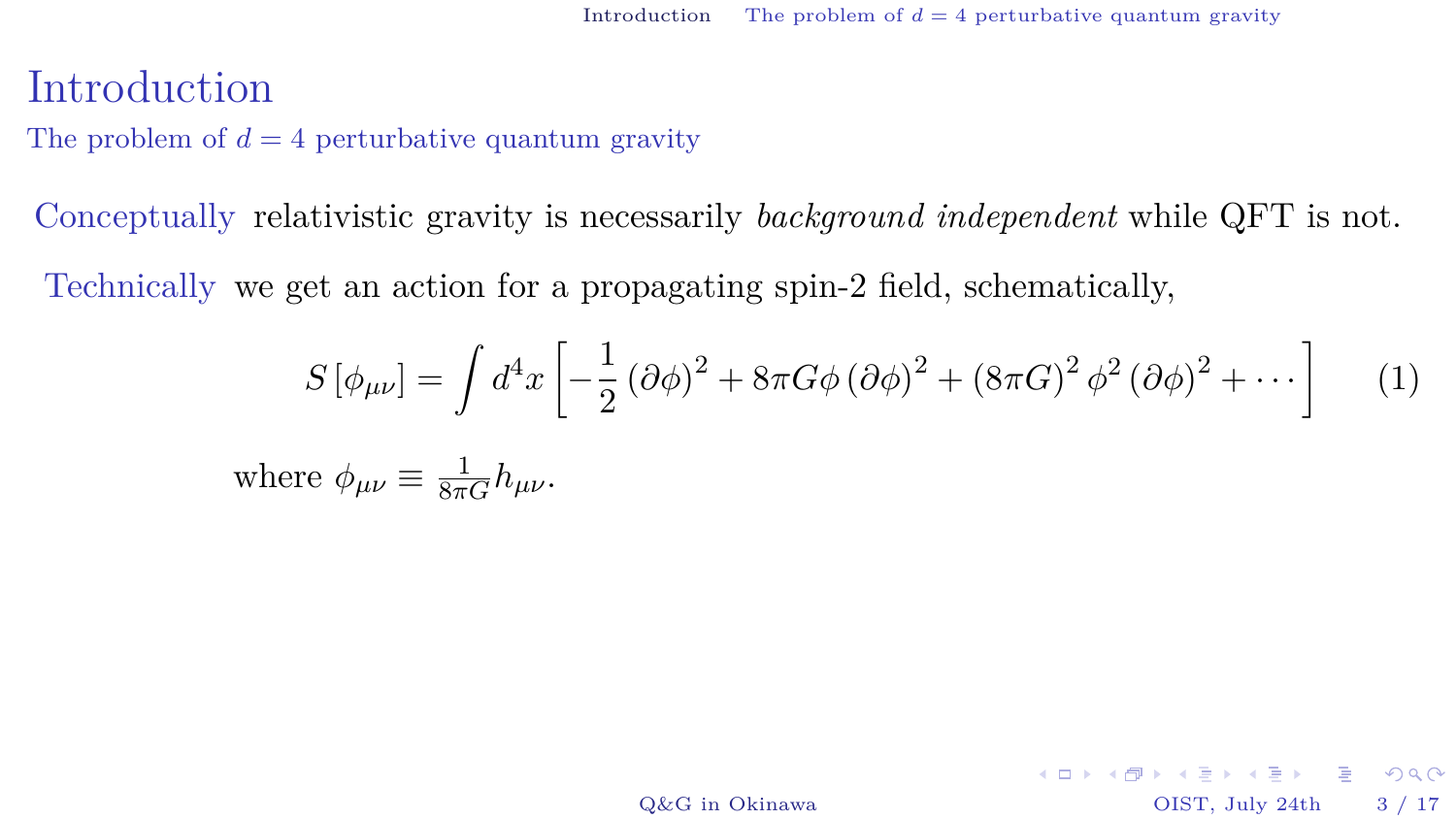K ロ ▶ K @ ▶ K 할 > K 할 > 1 할 > 1 9 Q Q\*

#### Introduction

The problem of  $d = 4$  perturbative quantum gravity

Conceptually relativistic gravity is necessarily *background independent* while QFT is not.

Technically we get an action for a propagating spin-2 field, schematically,

$$
S\left[\phi_{\mu\nu}\right] = \int d^4x \left[ -\frac{1}{2} \left(\partial \phi\right)^2 + 8\pi G \phi \left(\partial \phi\right)^2 + \left(8\pi G\right)^2 \phi^2 \left(\partial \phi\right)^2 + \cdots \right] \tag{1}
$$

where  $\phi_{\mu\nu} \equiv \frac{1}{8\pi G} h_{\mu\nu}$ . Nonetheless, it is power-counting nonrenormalizable.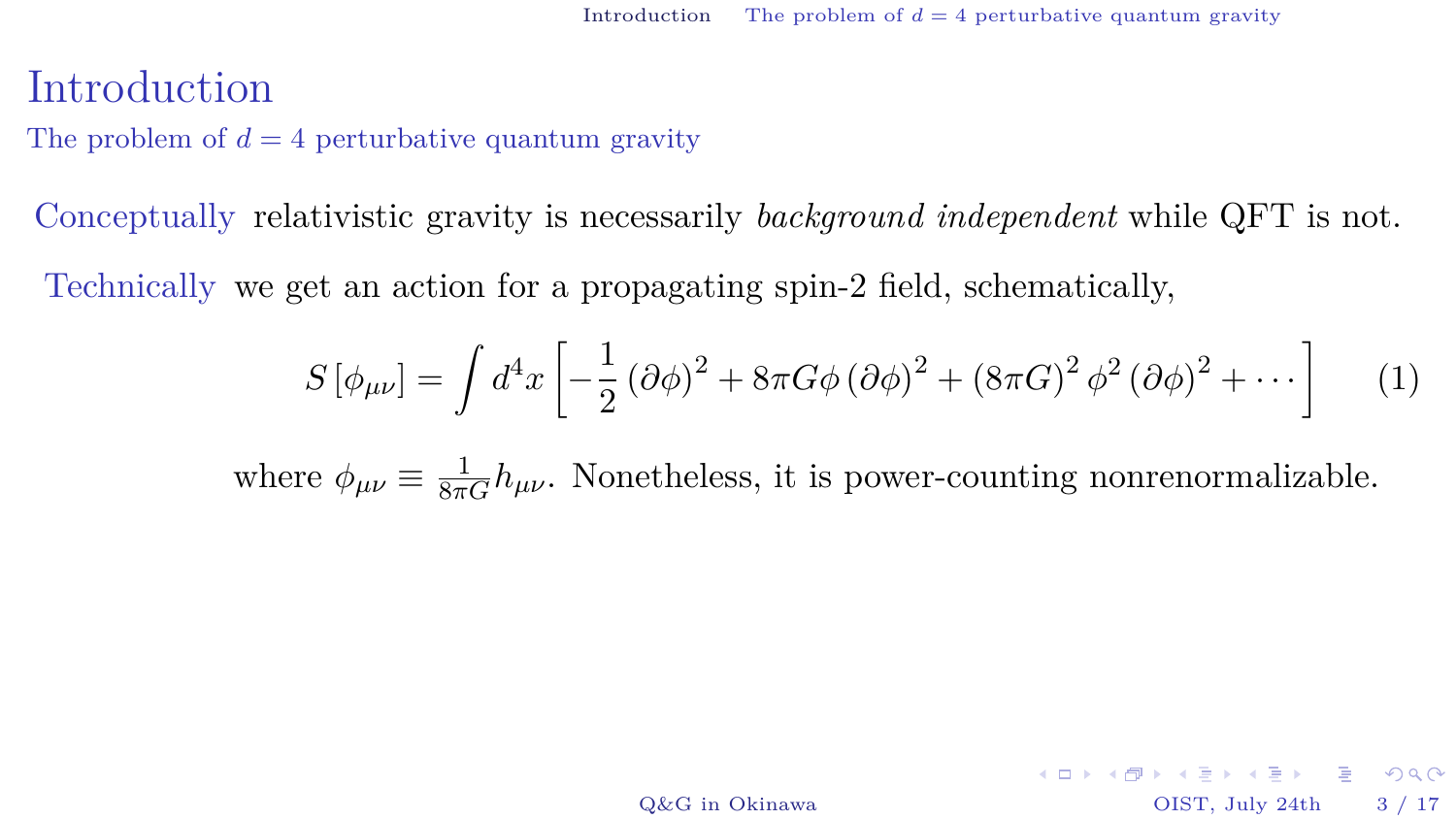#### Introduction

The problem of  $d = 4$  perturbative quantum gravity

Conceptually relativistic gravity is necessarily *background independent* while QFT is not.

Technically we get an action for a propagating spin-2 field, schematically,

$$
S\left[\phi_{\mu\nu}\right] = \int d^4x \left[ -\frac{1}{2} \left(\partial \phi\right)^2 + 8\pi G \phi \left(\partial \phi\right)^2 + \left(8\pi G\right)^2 \phi^2 \left(\partial \phi\right)^2 + \cdots \right] \tag{1}
$$

where  $\phi_{\mu\nu} \equiv \frac{1}{8\pi G} h_{\mu\nu}$ . Nonetheless, it is power-counting nonrenormalizable.

Remark 1: It does not mean this framework is completely useless though

$$
U(r) = -\frac{Gm_1m_2}{r} \left( 1 + \frac{43}{30\pi} \frac{G}{r^2} + \dotsb \right) . \tag{2}
$$

K ロ ▶ K @ ▶ K 할 > K 할 > 1 할 > 1 9 Q Q\* [Q&G in Okinawa](#page-0-0) OIST, July 24th 3 / 17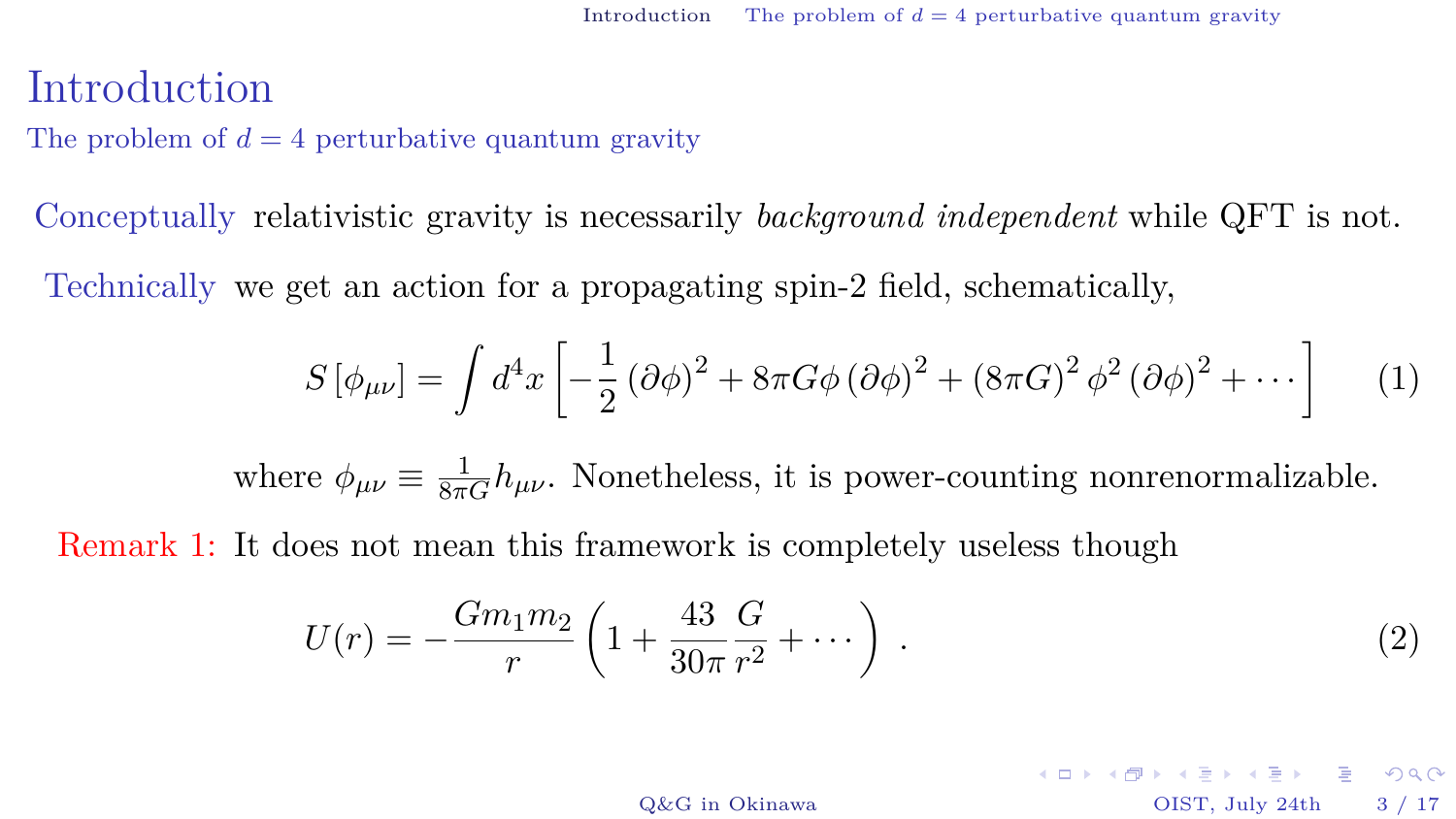<span id="page-8-0"></span>Introduction Quantum gravity approaches

There are usually two branches:

- 1. Background independence is **ex**plicitly built-in: LQG, CDT, Tensor Models, Causal Sets, etc;
- 2. Background independence is **im**plicitly built-in (at best): ASQG, HDQG, Supergravities, Strings, and induced gravities in general.

The scenario explored here interpolates between branch 1. and 2..

[Q&G in Okinawa](#page-0-0) OIST, July 24th 4 / 17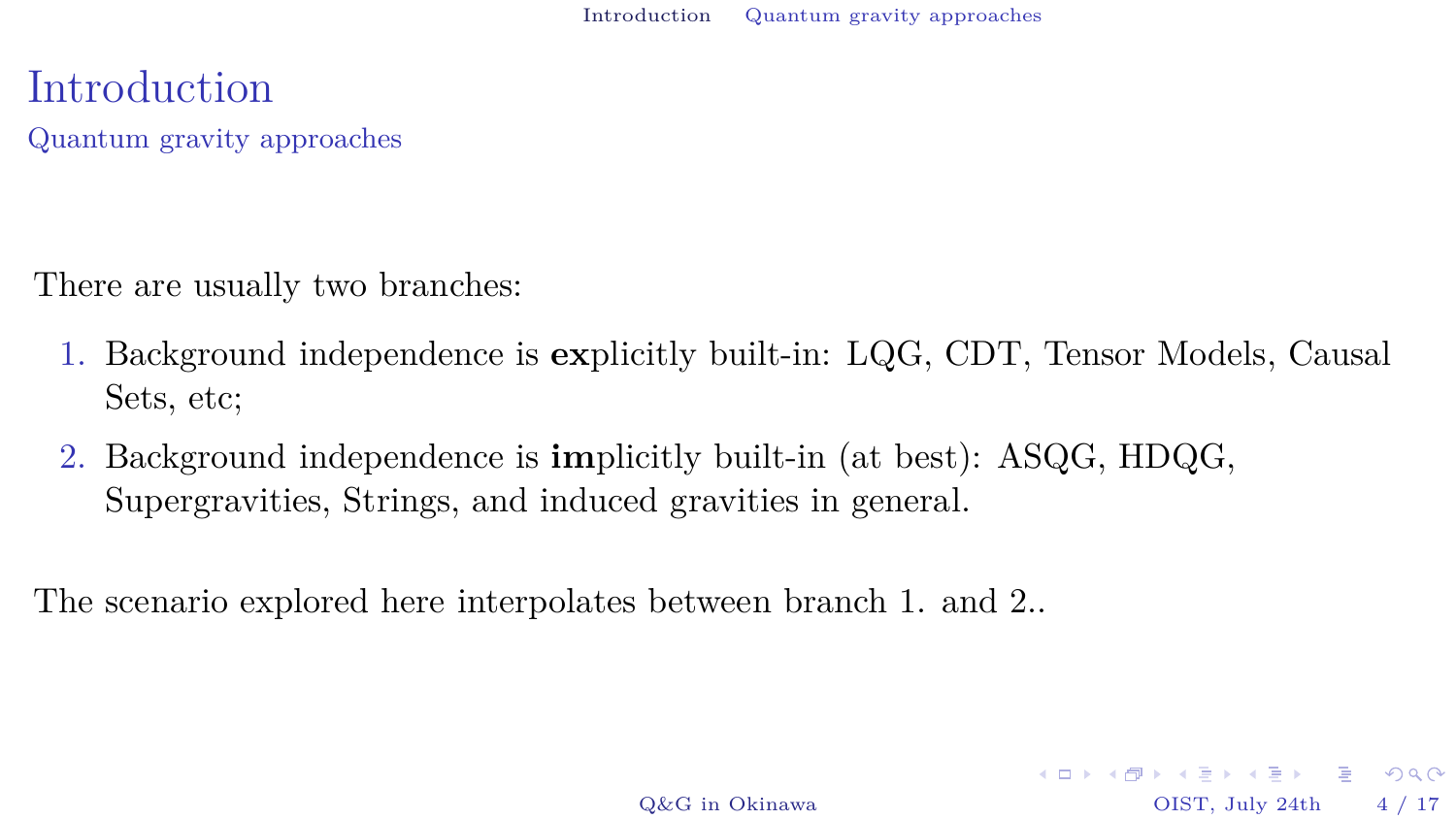## <span id="page-9-0"></span>Topological quantum field theories Defining feature

All TQFTs share one fundamental property:

 $\operatorname{Q\&G}$ in Okinawa OIST, July 24th 5 / 17

**KID KID KID KID KID → DI DAQ**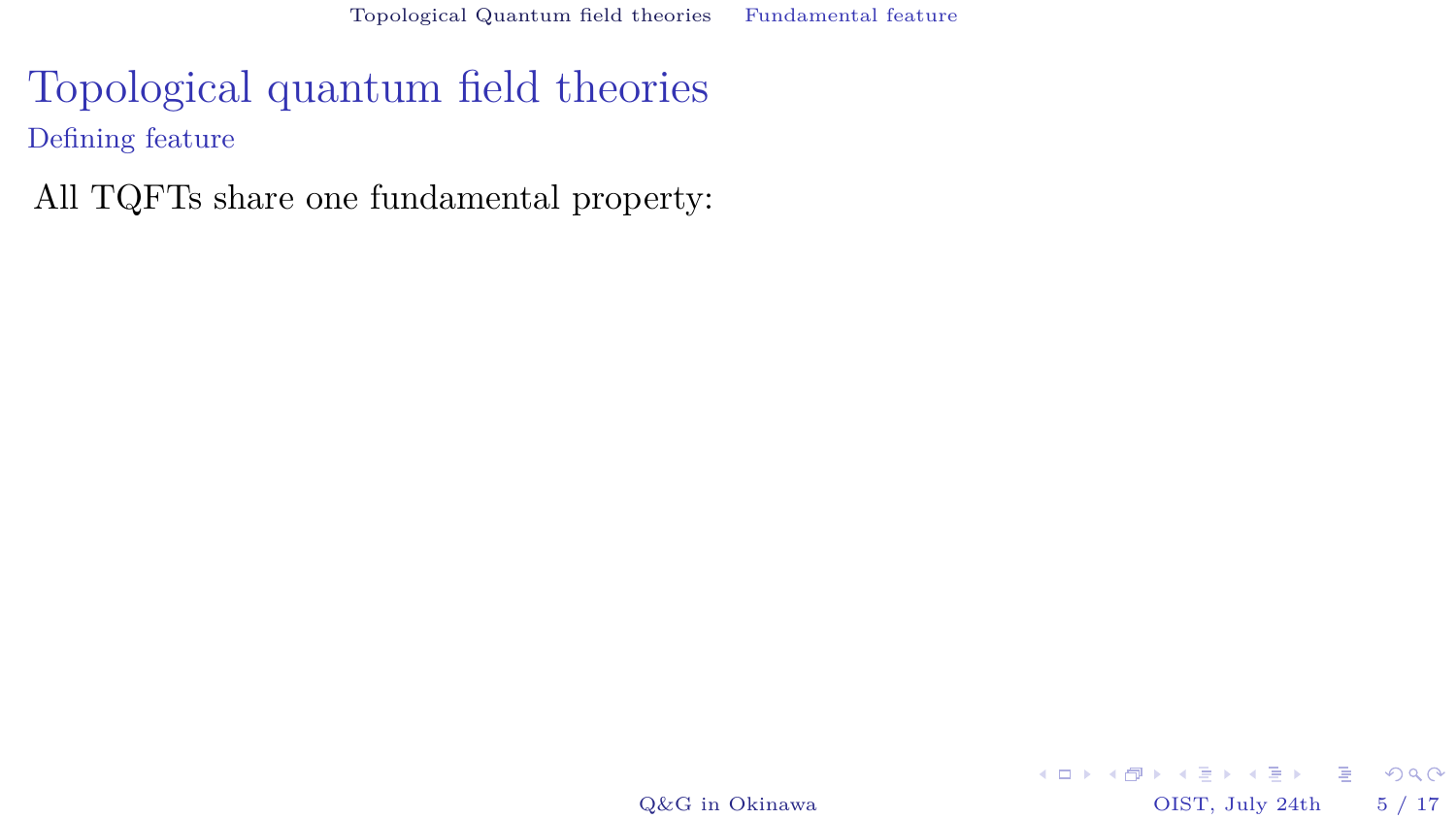## Topological quantum field theories Defining feature

All TQFTs share one fundamental property:

If  $\mathcal O$  is an observable then

$$
\frac{\delta}{\delta g_{\mu\nu}}\langle \mathcal{O} \rangle = 0 \;, \tag{3}
$$

where

$$
\langle \mathcal{O} \rangle = \frac{\int_{\mathcal{A}} \mathcal{D} \Phi e^{-S_{\text{TQFT}}[\Phi]} \mathcal{O}}{\int_{\mathcal{A}} \mathcal{D} \Phi e^{-S_{\text{TQFT}}[\Phi]}} \,. \tag{4}
$$

 $Q\&G$  in Okinawa  $OIST$ , July 24th  $5/17$ 

 $2990$ 

イロト イ団 トイヨト イヨト ニヨー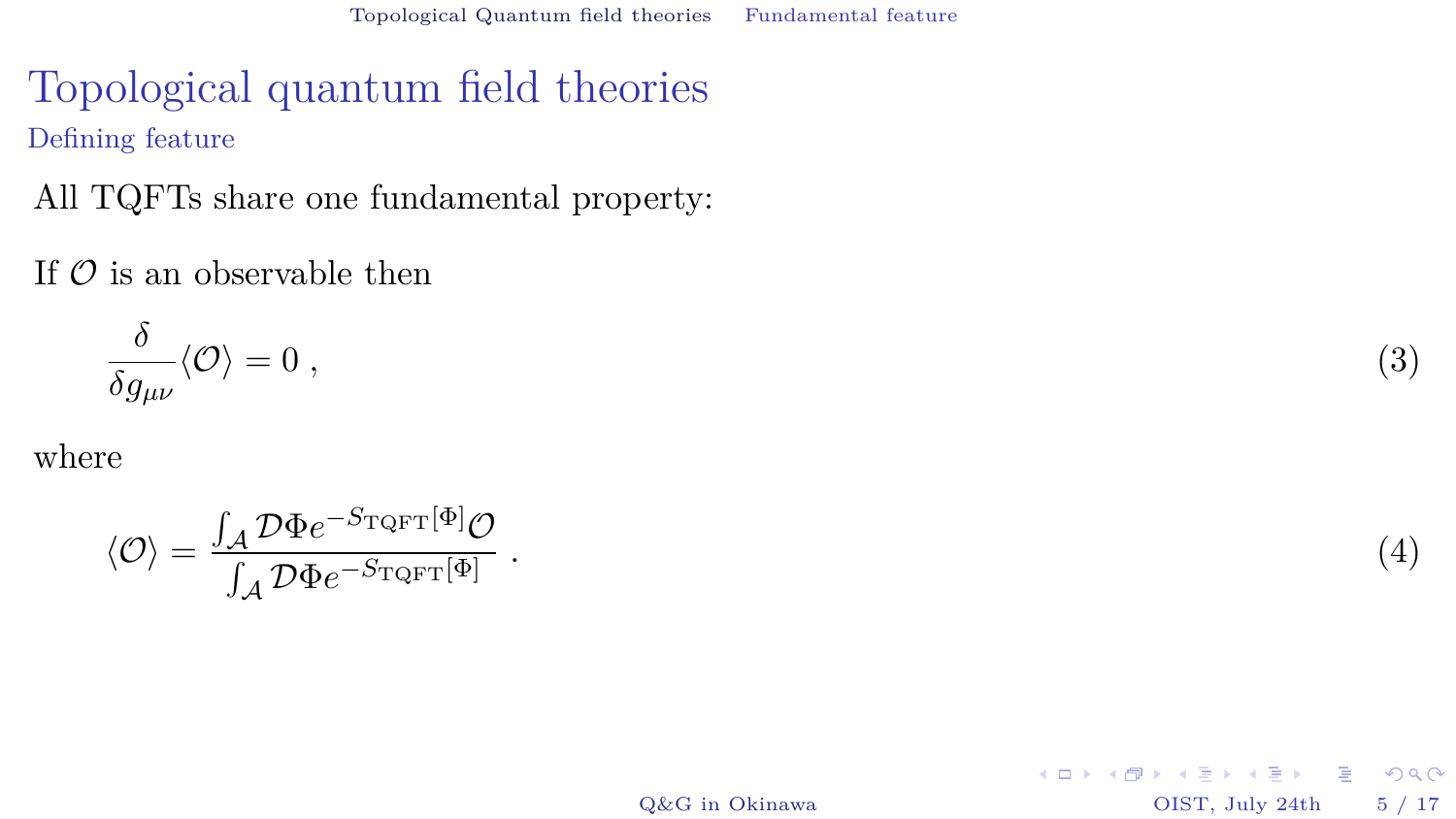# Topological quantum field theories Defining feature

All TQFTs share one fundamental property:

#### If  $\mathcal O$  is an observable then

$$
\frac{\delta}{\delta g_{\mu\nu}} \langle \mathcal{O} \rangle = 0 \;, \tag{3}
$$

where

$$
\langle \mathcal{O} \rangle = \frac{\int_{\mathcal{A}} \mathcal{D}\Phi e^{-S_{\text{TQFT}}[\Phi]} \mathcal{O}}{\int_{\mathcal{A}} \mathcal{D}\Phi e^{-S_{\text{TQFT}}[\Phi]}} \,. \tag{4}
$$

Indeed  $\langle \mathcal{O} \rangle$  carries global information about spacetime. For instance, its topology or smooth structure. In this sense, TQFTs are examples of explicitly background independent QFTs.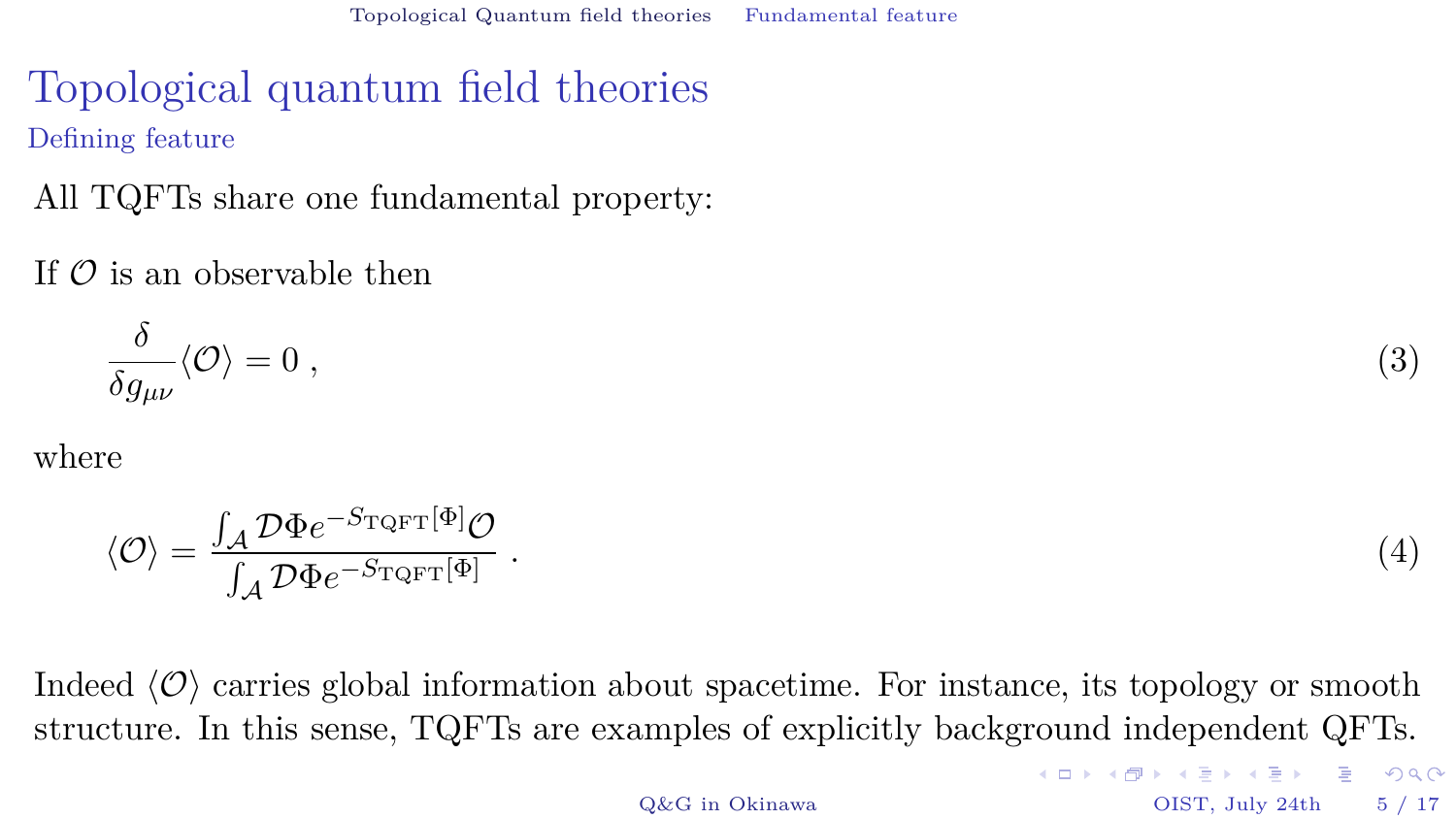# <span id="page-12-0"></span>Topological quantum field theories Examples

- $d = 2$  topological  $\sigma$ -models: related to Gromov-Witten invariants [\[1\]](#page-39-0);
- $d = 2$  gravity: related to Mumford-Morita-Miller invariants [\[2\]](#page-39-1);
- $d = 3$  Chern-Simons theories: related to link and knots invariants [\[3\]](#page-39-2);
- $d = 3$  gravity: tree-level related to  $d = 3$  Chern-Simons [\[4\]](#page-39-3).
- $d = 4$  topological Yang-Mills theories: related to Donaldson invariants [\[5\]](#page-39-4);  $d = 4$  gravity: ???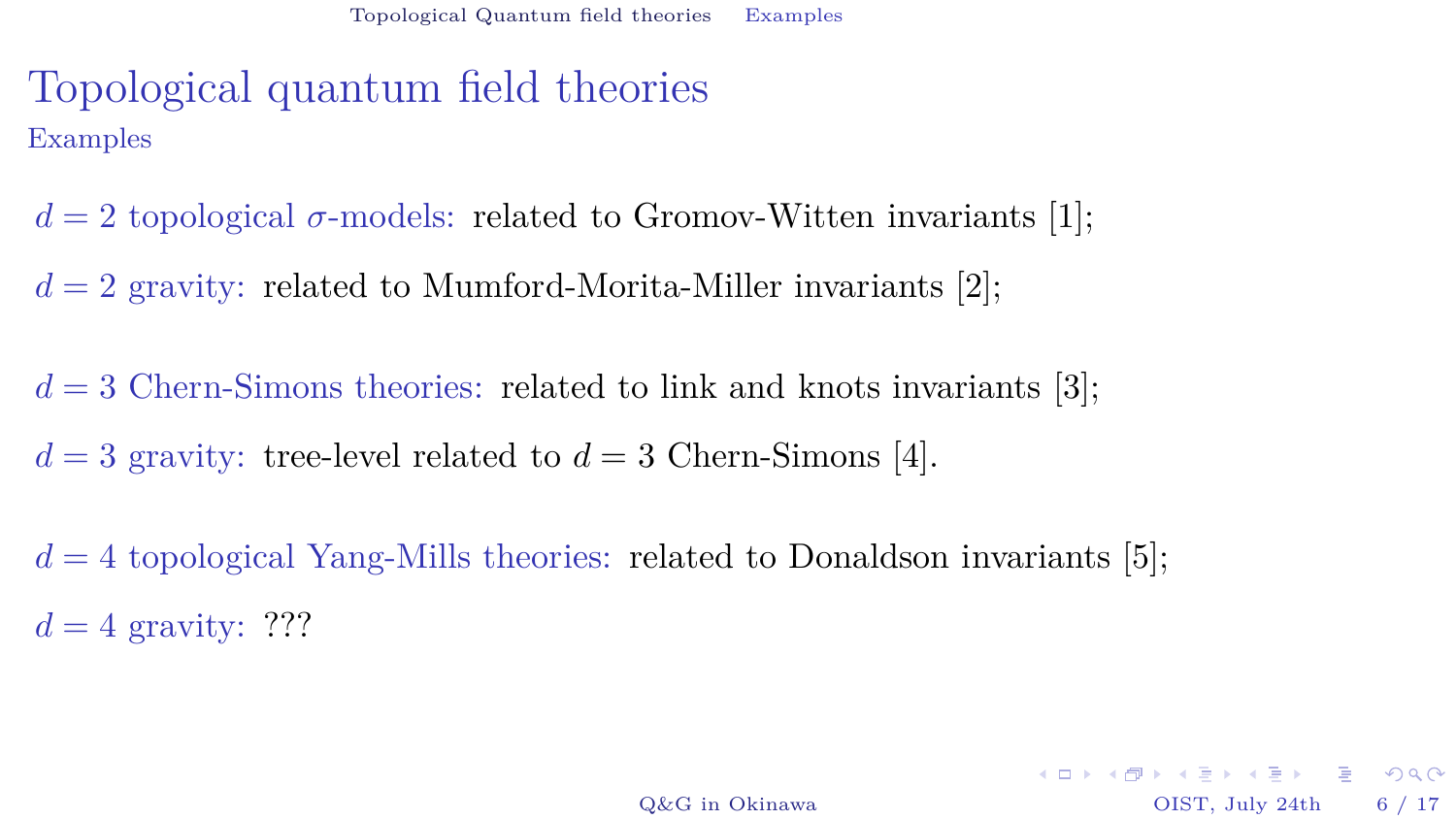#### <span id="page-13-0"></span>Topological quantum field theories  $d = 4$  topological Yang-Mills theory

There are multiple ways to define such theory:

Witten's original formulation: twisted version of  $\mathcal{N}=2$  Super-Yang-Mills theory [\[6\]](#page-40-1); Mathai-Quillen formulation: (generalized) Euler invariant of  $\mathcal{M}_{ins}$  [\[7\]](#page-40-2); Baulieu-Singer formulation: BRST quantization of the 2nd Chern class [\[8\]](#page-40-3).

K ロ ▶ K @ ▶ K 할 > K 할 > 1 할 > 1 9 Q Q\*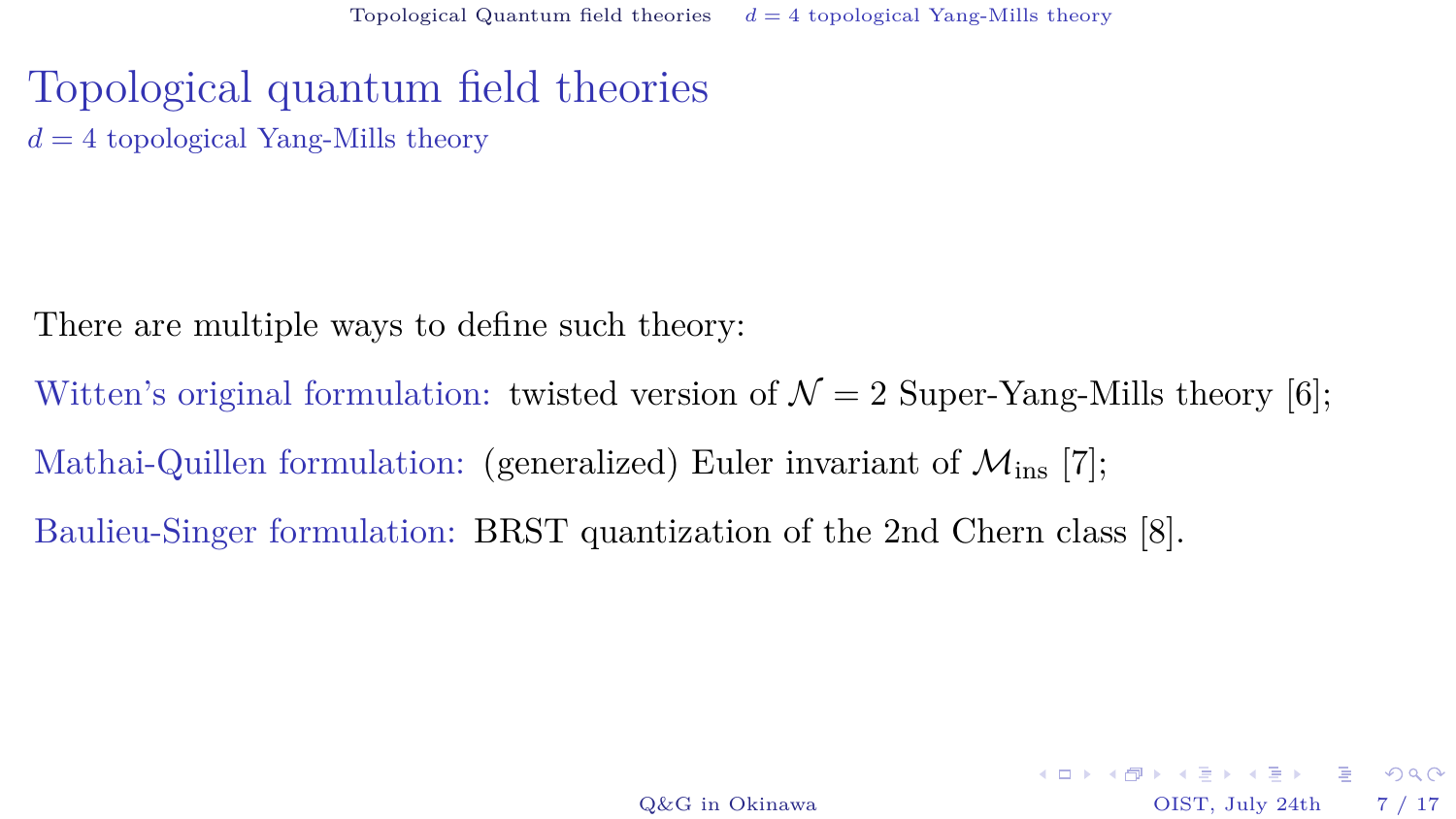## Topological quantum field theories

 $d = 4$  topological Yang-Mills theory (Baulieu-Singer formulation)

Action functional:

$$
S_{\text{TYM}} = \int \text{Tr}(FF) \tag{Pontryagin action}
$$

[Q&G in Okinawa](#page-0-0) OIST, July 24th 8 / 17

 $2990$ 

メロメ 大御 メメ 老人 メモメ 一番 一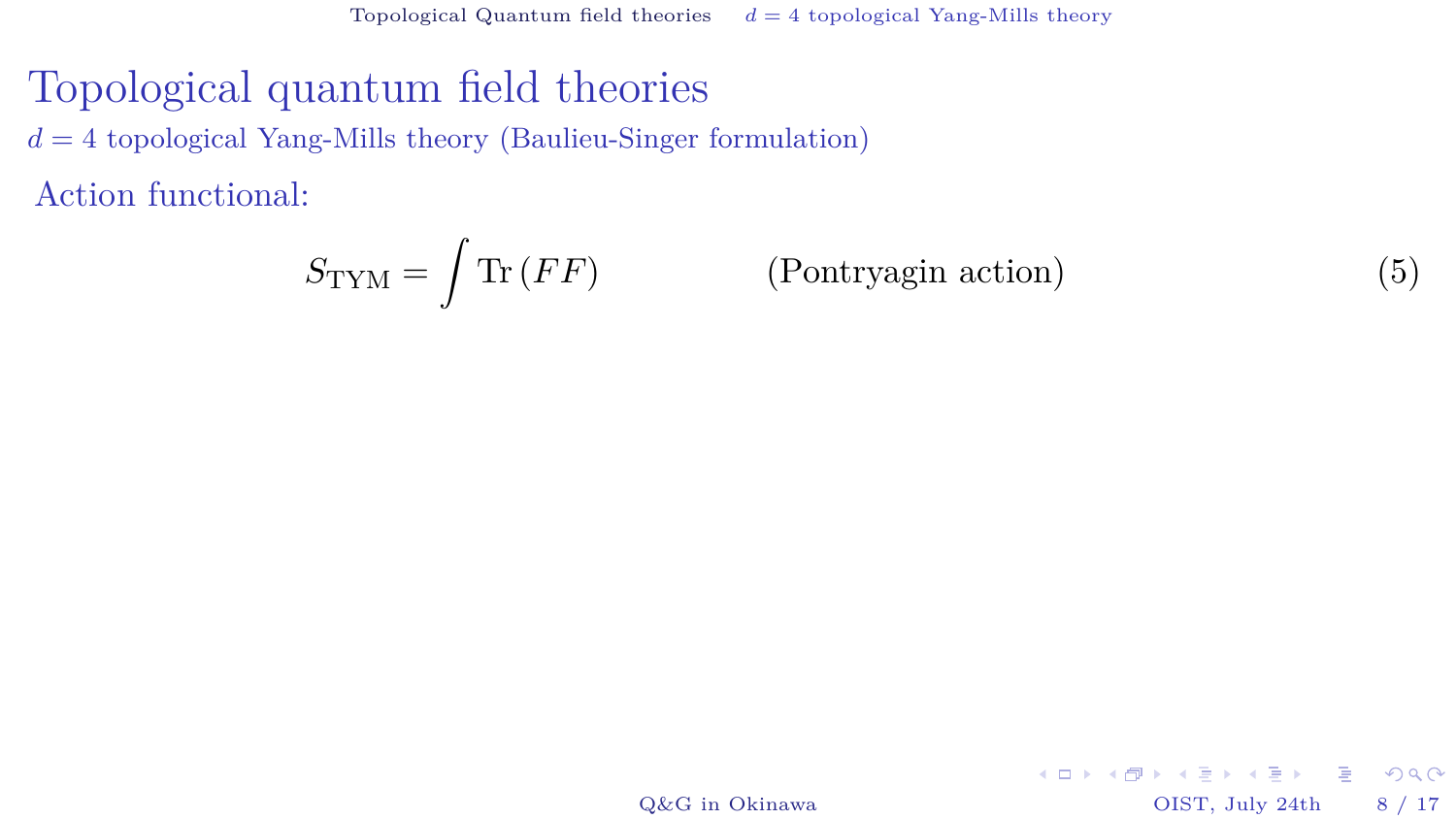#### Topological quantum field theories

 $d = 4$  topological Yang-Mills theory (Baulieu-Singer formulation)

Action functional:

$$
S_{\text{TYM}} = \int \text{Tr}(FF) \qquad | \qquad S_{\text{YM}} = \int \text{Tr}(F \star F) \tag{5}
$$

K ロ ▶ K @ ▶ K 할 > K 할 > 1 할 > 1 이익어

[Q&G in Okinawa](#page-0-0) OIST, July 24th 8 / 17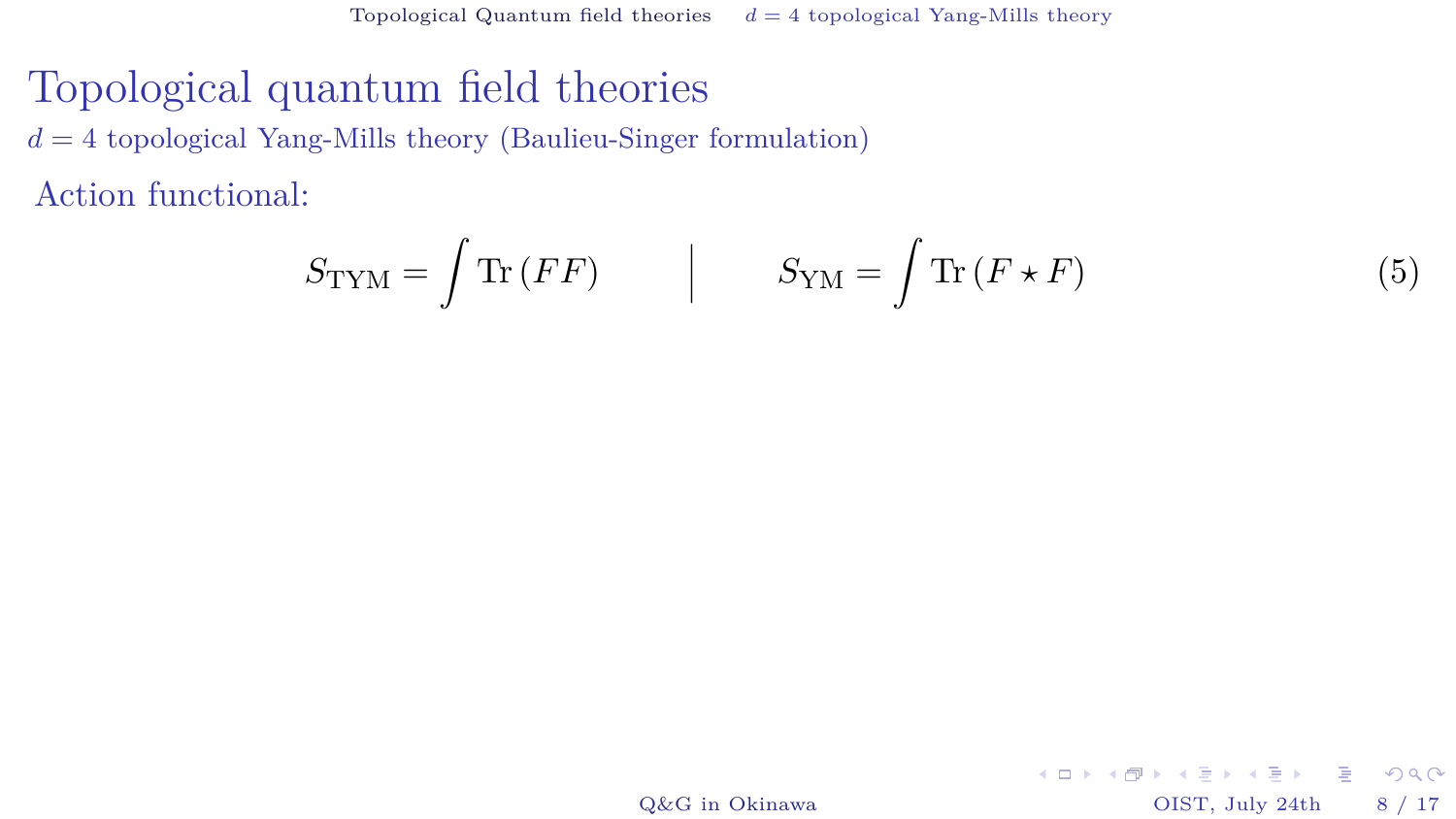# Topological quantum field theories

 $d = 4$  topological Yang-Mills theory (Baulieu-Singer formulation)

Action functional:

$$
S_{\text{TYM}} = \int \text{Tr}(FF) \tag{Pontryagin action}
$$
 (7)

Gauge symmetry transformation:

$$
\delta A = -D\alpha + \beta \tag{6}
$$

[Q&G in Okinawa](#page-0-0) OIST, July 24th 8 / 17

 $299$ 

キロメ イタメ イミメ イモメー ヨー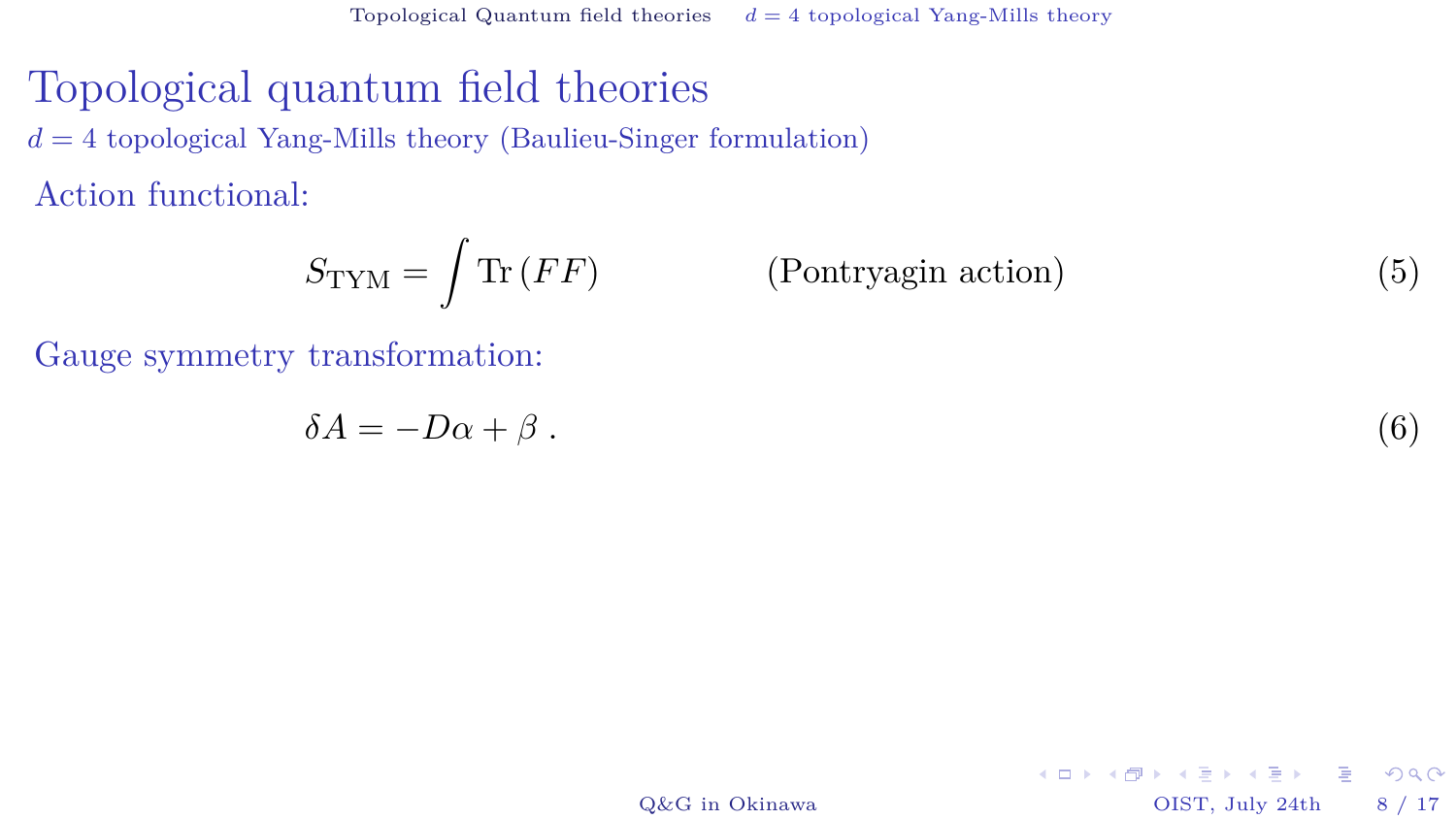#### Topological quantum field theories

 $d = 4$  topological Yang-Mills theory (Baulieu-Singer formulation)

Action functional:

$$
S_{\text{TYM}} = \int \text{Tr}(FF) \tag{Pontryagin action}
$$
 (7)

Gauge symmetry transformation:

$$
\delta A = -D\alpha + \beta \tag{6}
$$

BRST technology:

$$
\delta \longrightarrow s \; ; \; s^2 = 0 \; , \tag{7}
$$
\n
$$
\alpha \longrightarrow c \; ; \; [c, c] = cc + cc \; , \tag{8}
$$
\n
$$
\beta \longrightarrow \psi \; ; \; [\psi, \psi] = \psi \psi - \psi \psi \; . \tag{9}
$$

[Q&G in Okinawa](#page-0-0) OIST, July 24th 8 / 17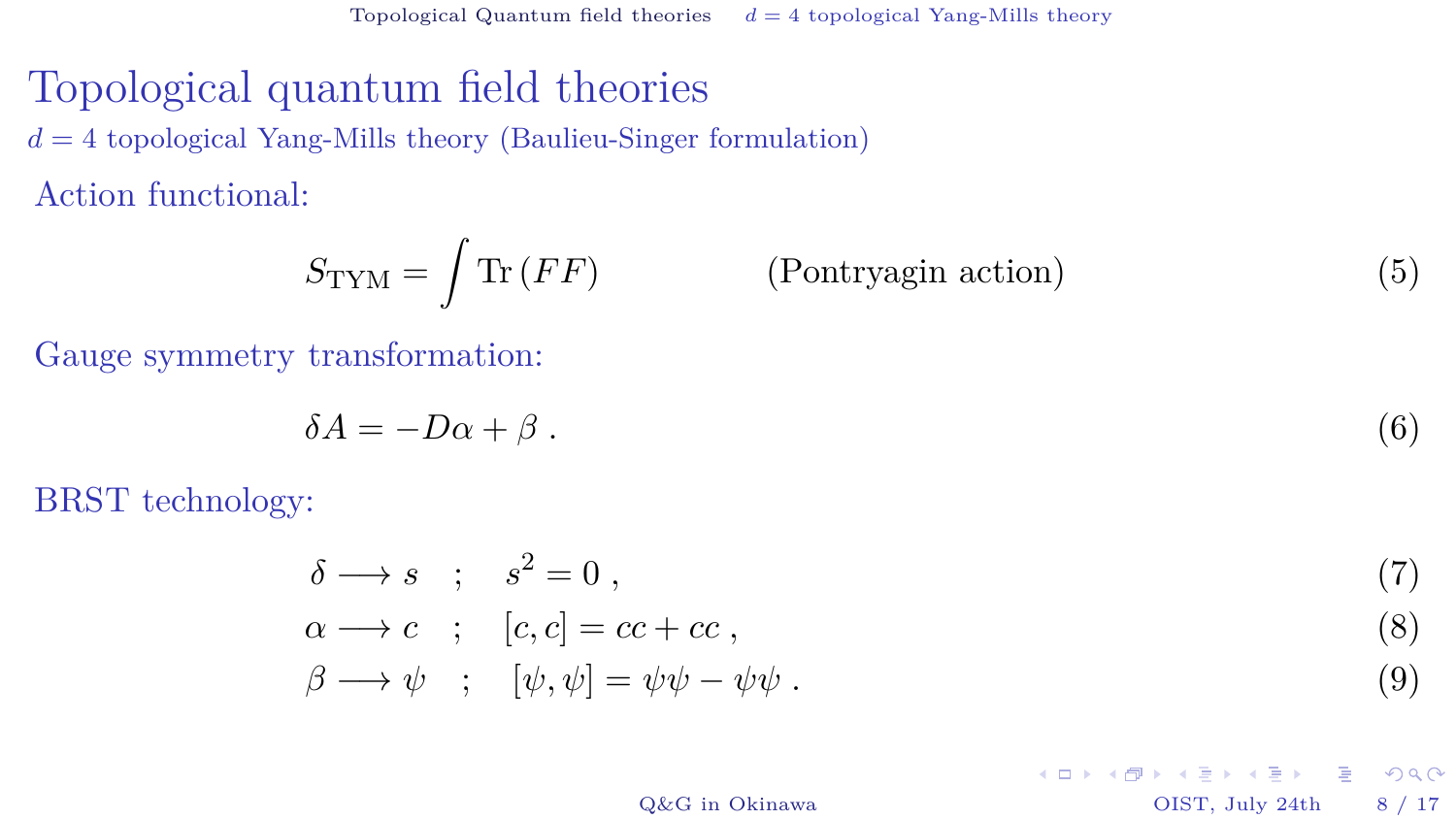#### Topological quantum field theories  $d = 4$  topological Yang-Mills theory (Baulieu-Singer formulation)

Topological BRST:

$$
sA = -Dc + \psi \t{,} \t(5)
$$

[Q&G in Okinawa](#page-0-0) OIST, July 24th 8 / 17

 $2990$ 

イロト イ団 トイヨト イヨト ニヨー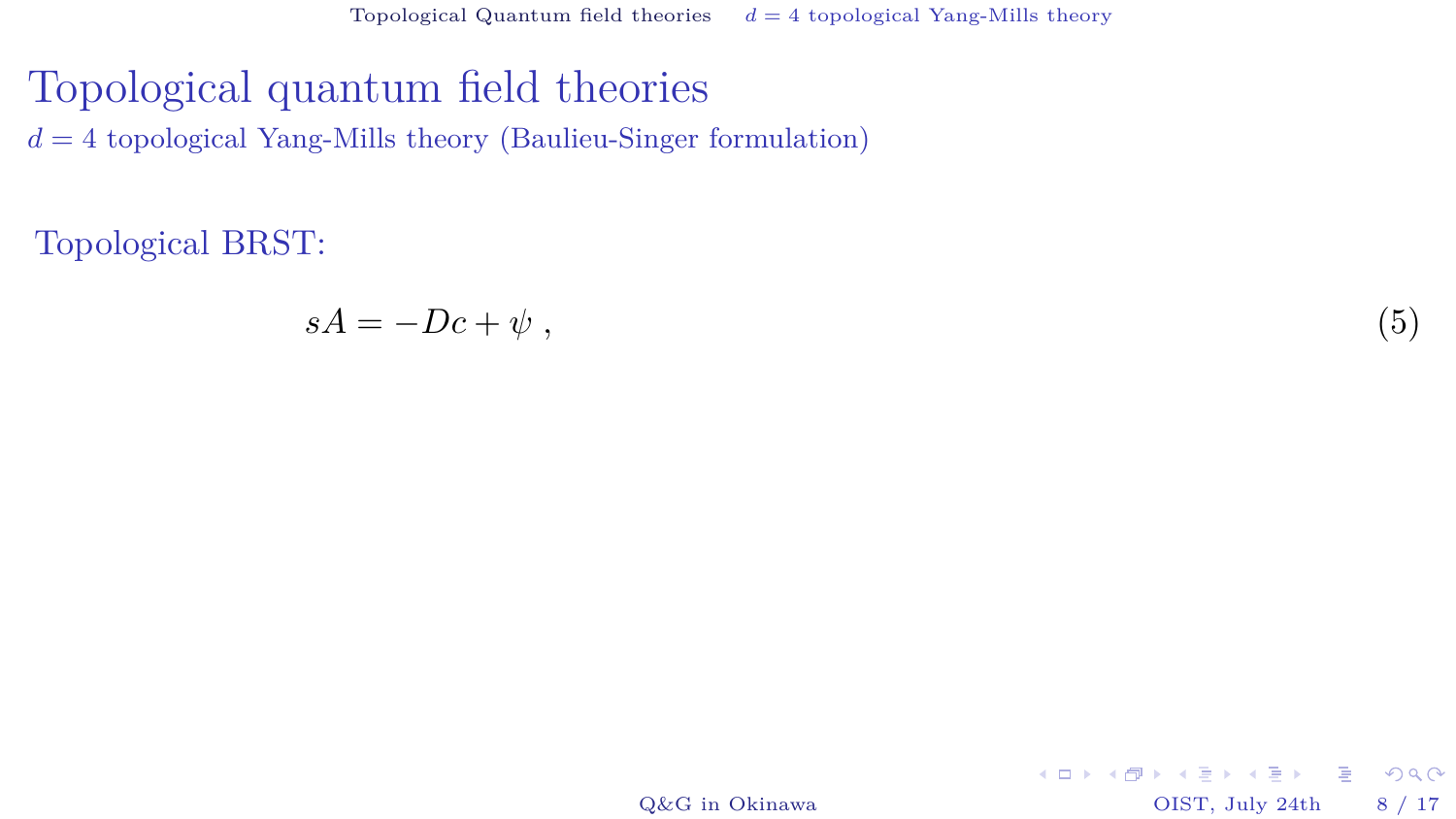# Topological quantum field theories  $d = 4$  topological Yang-Mills theory (Baulieu-Singer formulation)

Topological BRST:

$$
sA = -Dc + \psi ,
$$
  
\n
$$
sc = -cc + \phi ,
$$
  
\n
$$
s\psi = -D\phi - [c, \psi ] ,
$$
  
\n
$$
s\phi = - [c, \phi ] ,
$$

(5)

 $2990$ 

[Q&G in Okinawa](#page-0-0) OIST, July 24th 8 / 17

イロト イ団 トイヨト イヨト ニヨー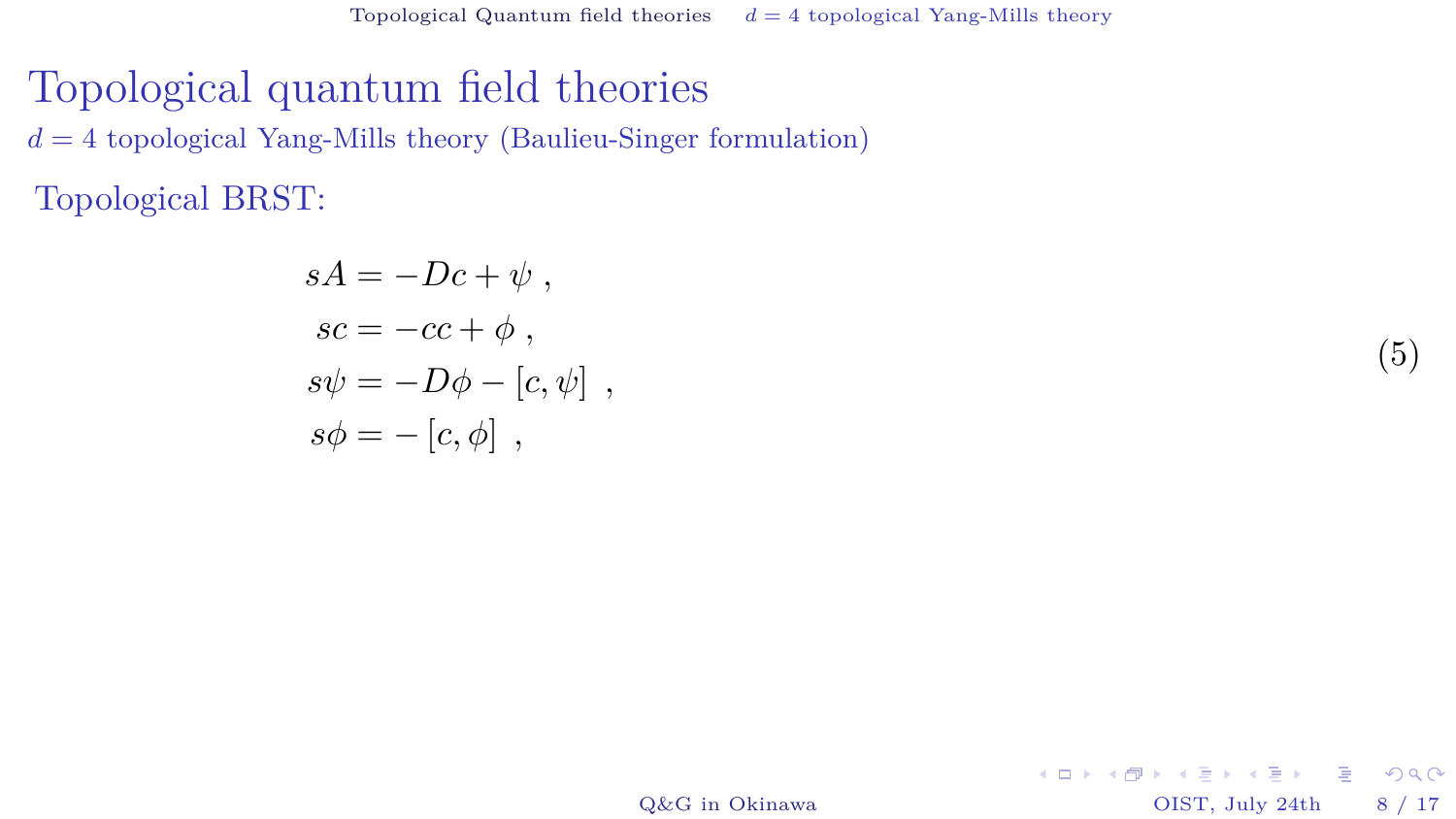Topological quantum field theories  $d = 4$  topological Yang-Mills theory (Baulieu-Singer formulation)

Topological BRST:

$$
sA = -Dc + \psi ,
$$
  
\n
$$
sc = -cc + \phi ,
$$
  
\n
$$
s\psi = -D\phi - [c, \psi ] ,
$$
  
\n
$$
s\phi = -[c, \phi ] ,
$$
  
\n
$$
sF = -D\psi - [c, F ] .
$$

(5)

[Q&G in Okinawa](#page-0-0) OIST, July 24th 8 / 17

K ロ ▶ K @ ▶ K 할 > K 할 > 1 할 > 1 9 Q Q\*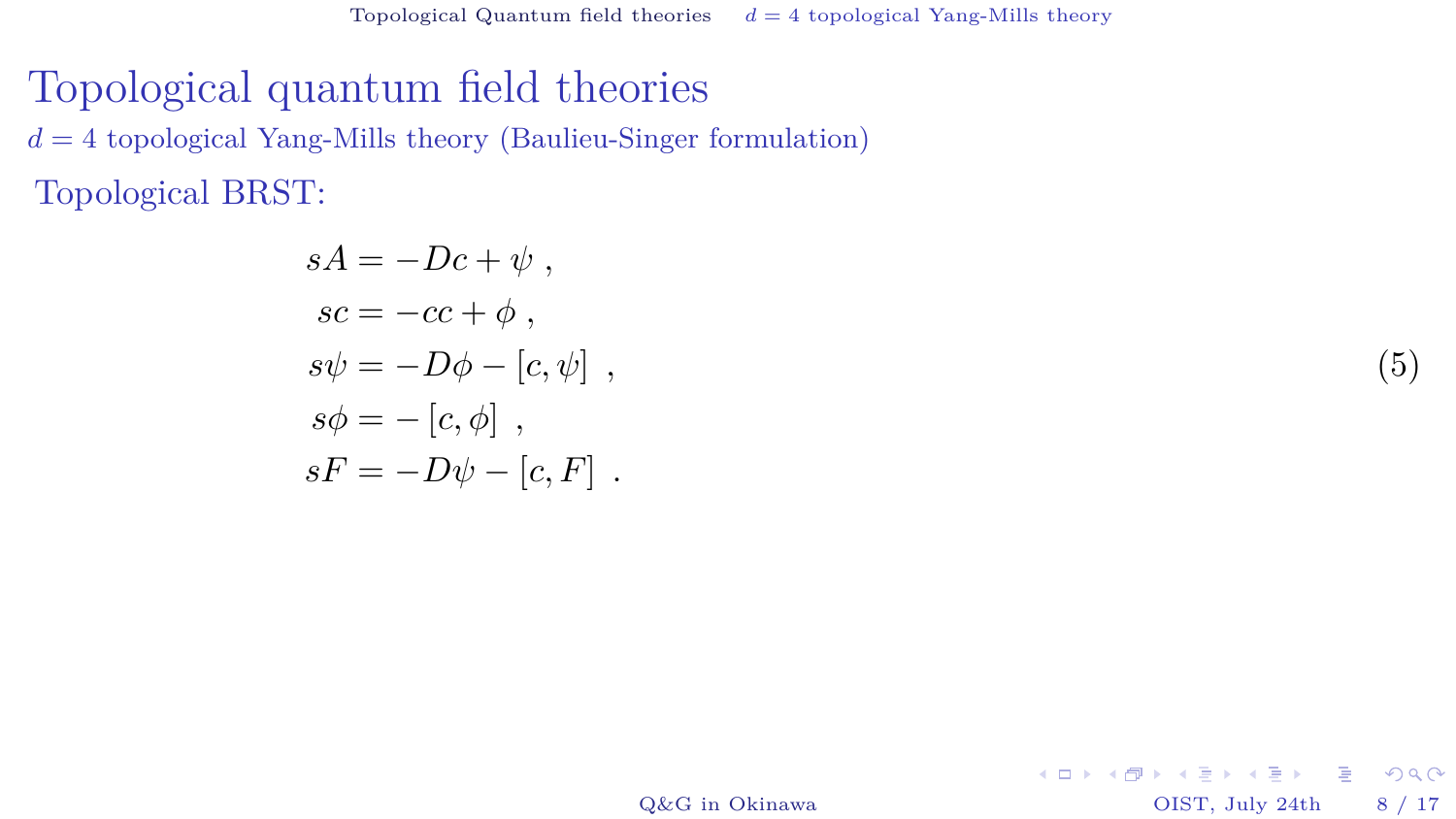#### Topological quantum field theories  $d = 4$  topological Yang-Mills theory (Baulieu-Singer formulation)

Topological BRST:

$$
sA = -Dc + \psi ,
$$
  
\n
$$
sc = -cc + \phi ,
$$
  
\n
$$
s\psi = -D\phi - [c, \psi ] ,
$$
  
\n
$$
s\phi = -[c, \phi ] ,
$$
  
\n
$$
sF = -D\psi - [c, F ] .
$$

Gauge fixing:

$$
\begin{aligned}\nd \star A &= 0, \\
d \star \psi &= 0, \\
F \pm \star F &= 0.\n\end{aligned}
$$
 (Anti-)Self-dual Landau gauge

[Q&G in Okinawa](#page-0-0) OIST, July 24th 8 / 17

(5)

 $299$ 

キロメ イタメ イミメ イモメー ヨー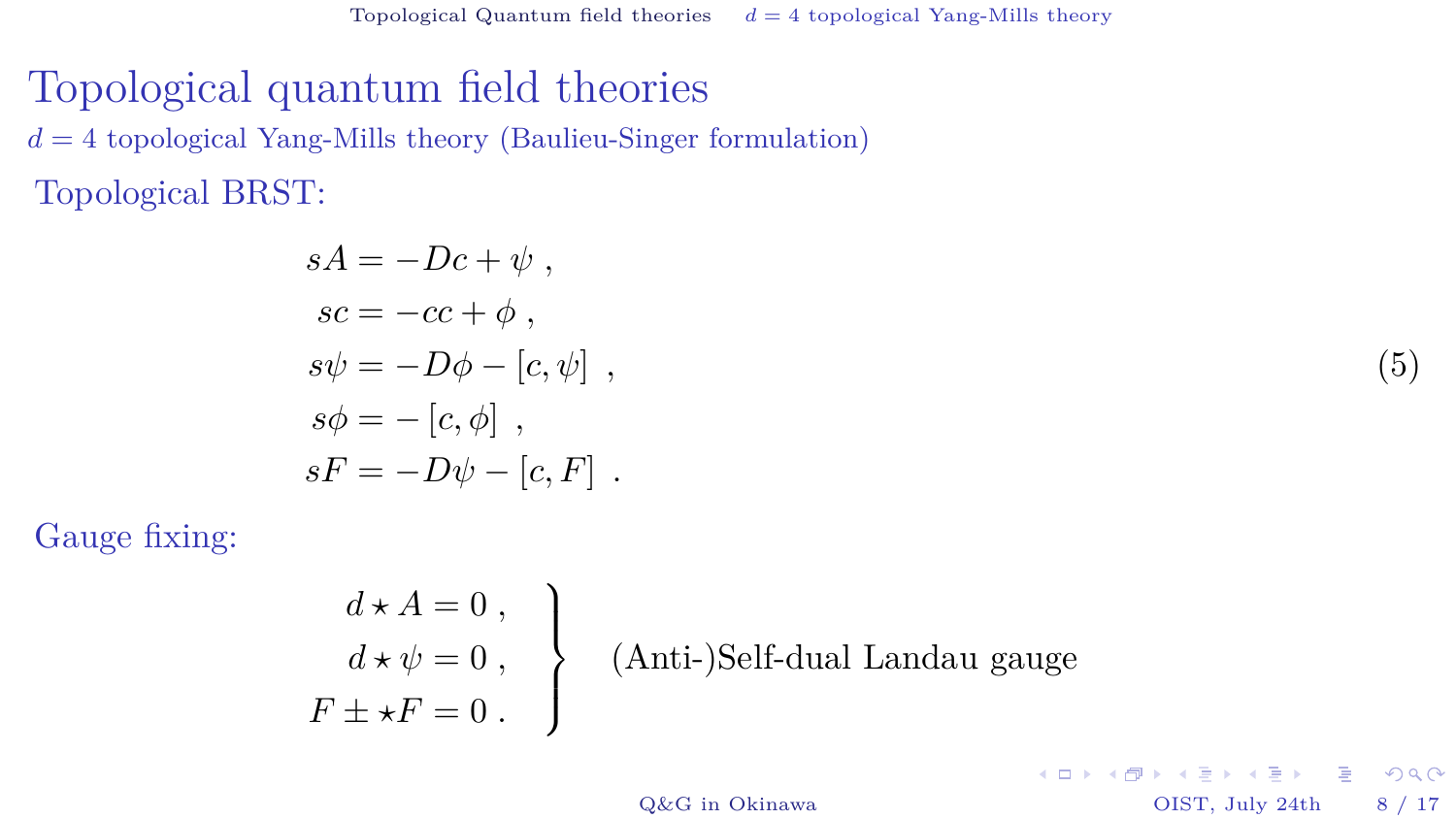Topological quantum field theories  $d = 4$  topological Yang-Mills theory (Baulieu-Singer formulation)

Our first work [\[9\]](#page-40-4):

 $\Diamond$  We showed that TYM in such gauge renormalizes with only one (unphysical) parameter;

 $\Diamond$  We showed that  $\langle A(x)A(y)\rangle = 0$  exactly.

[Q&G in Okinawa](#page-0-0) OIST, July 24th 8 / 17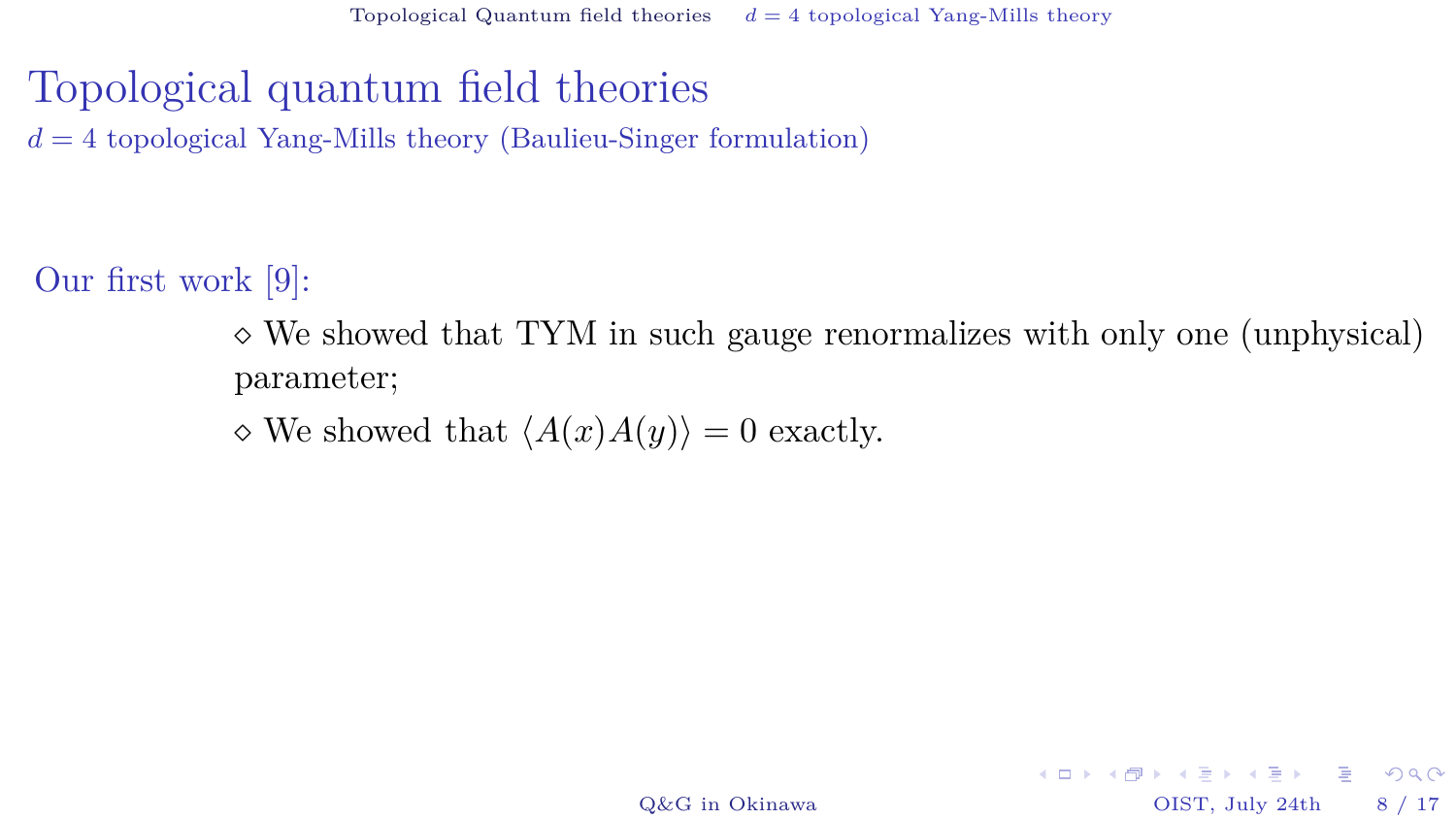Topological quantum field theories  $d = 4$  topological Yang-Mills theory (Baulieu-Singer formulation)

Our first work [\[9\]](#page-40-4):

 $\Diamond$  We showed that TYM in such gauge renormalizes with only one (unphysical) parameter;

 $\Diamond$  We showed that  $\langle A(x)A(y)\rangle = 0$  exactly.

Our second [\[10\]](#page-40-5):

We showed that TYM is actually tree-level exact.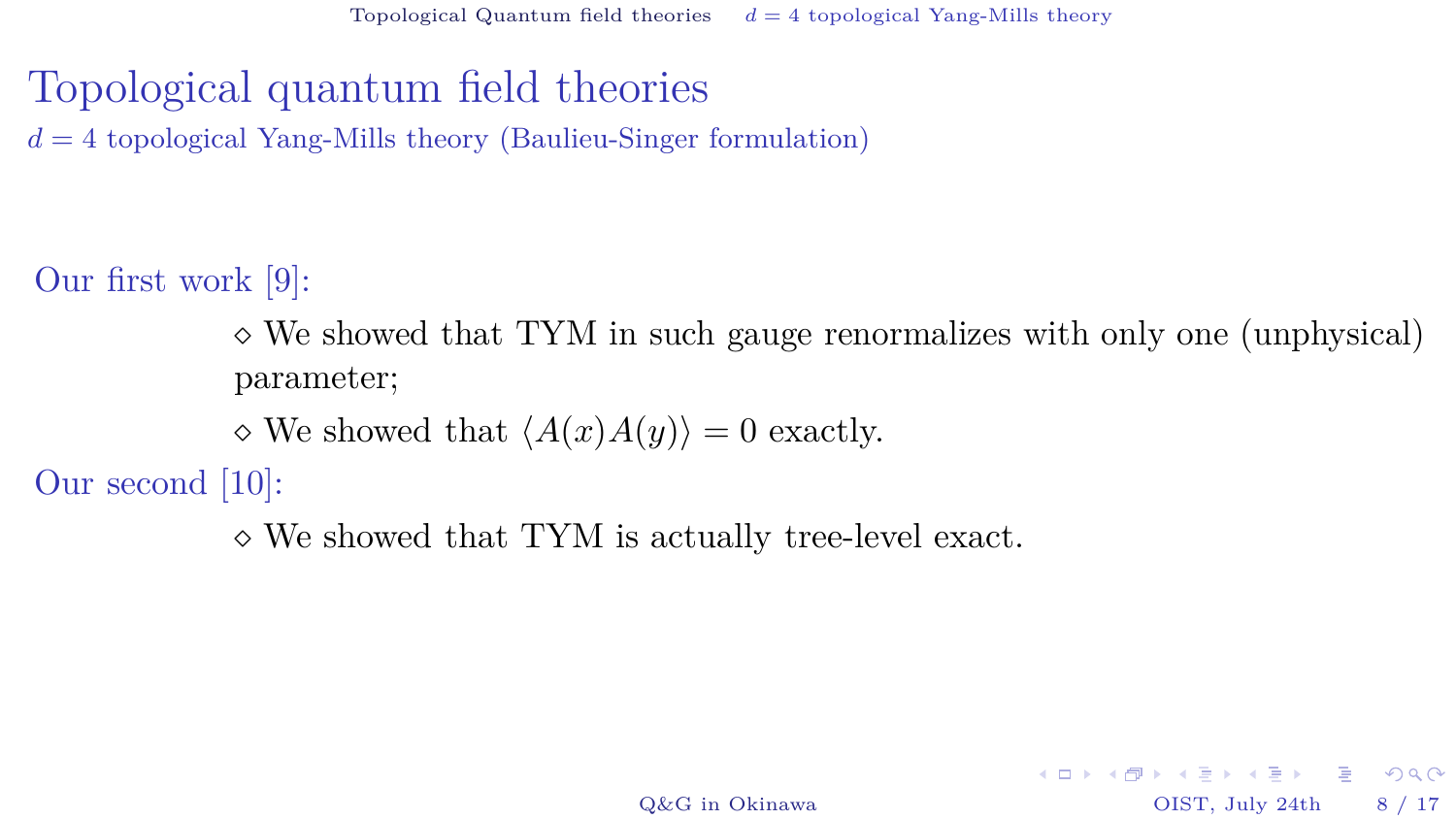<span id="page-24-0"></span>**Motivation** 

- $\triangleright$  Failure of a traditional QFT description of gravity;
- $\triangleright$  TQFTs are the only examples of renormalizable perturbative QFTs that are also background independent;
- $\triangleright$  TQFTs and gravity are proven to be very closely related in lower spacetime dimensions.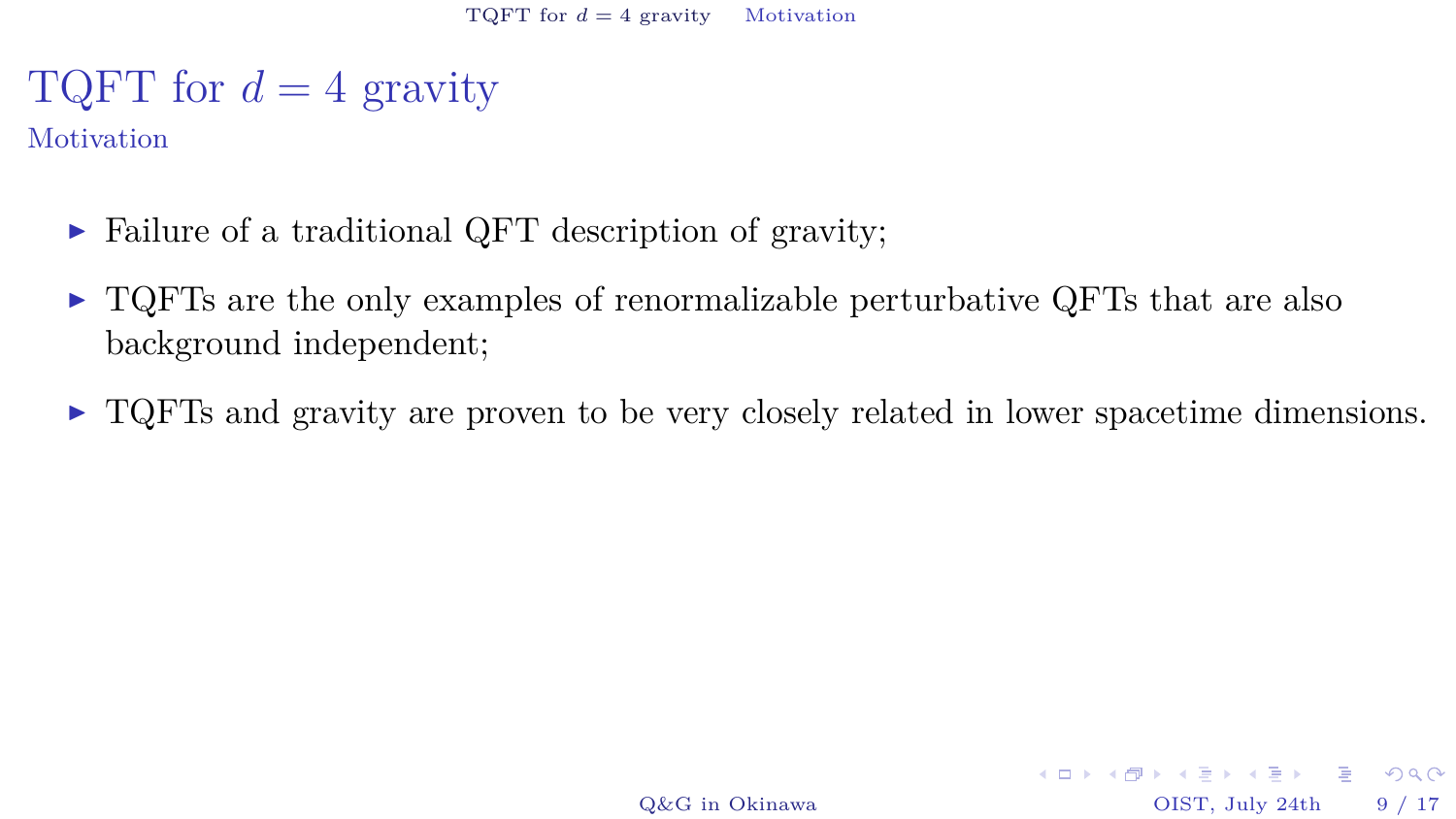**Motivation** 

- $\triangleright$  Failure of a traditional QFT description of gravity;
- $\triangleright$  TQFTs are the only examples of renormalizable perturbative QFTs that are also background independent;
- $\triangleright$  TQFTs and gravity are proven to be very closely related in lower spacetime dimensions.

These remarkable features led Edward Witten to hypothesize if TQFTs are also related to gravity in  $d = 4$ . In particular, if TYM theory could be physically understood as an unbroken phase of gravity.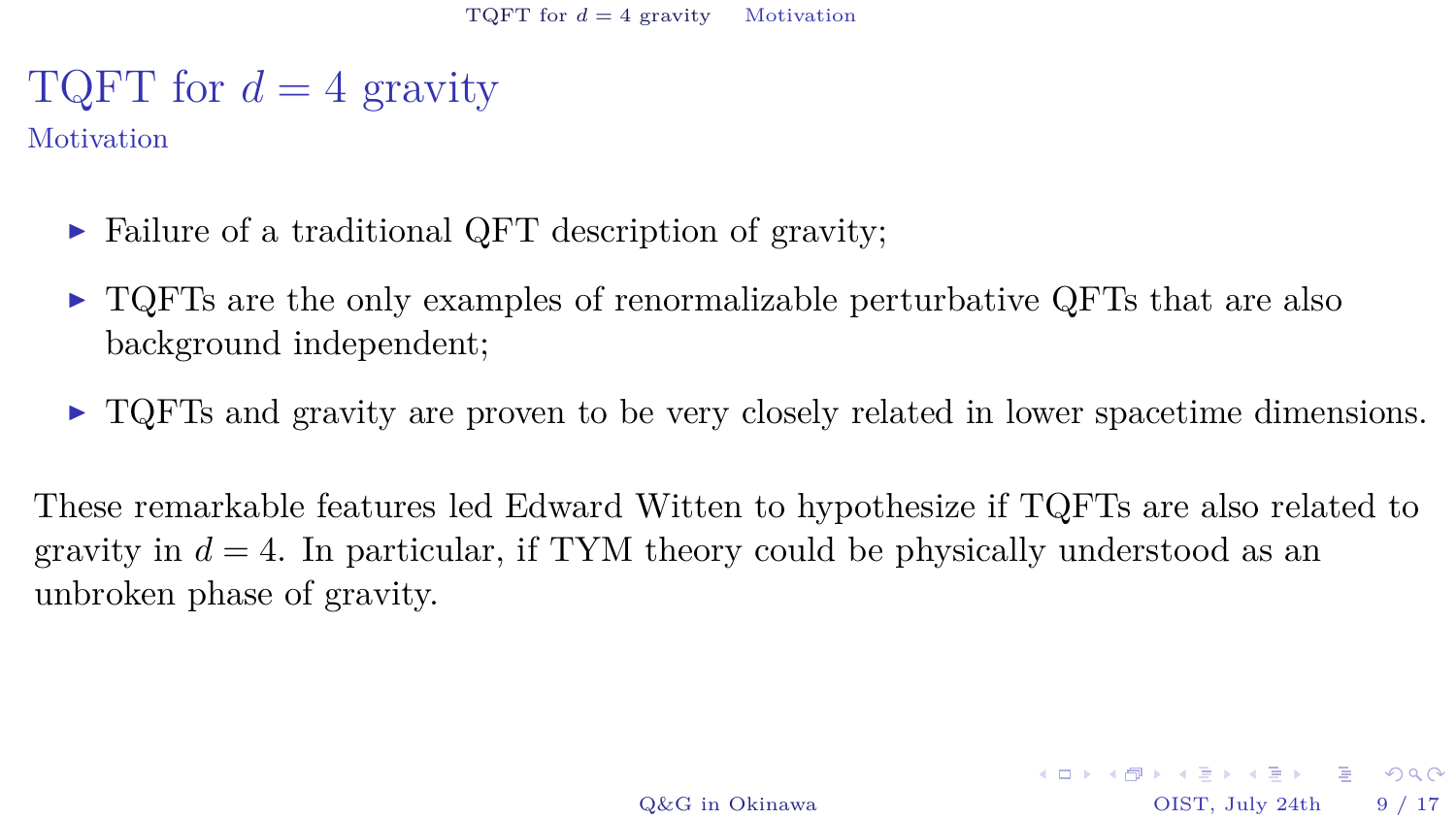**Motivation** 

- $\triangleright$  Failure of a traditional QFT description of gravity;
- $\triangleright$  TQFTs are the only examples of renormalizable perturbative QFTs that are also background independent;
- $\triangleright$  TQFTs and gravity are proven to be very closely related in lower spacetime dimensions.

These remarkable features led Edward Witten to hypothesize if TQFTs are also related to gravity in  $d = 4$ . In particular, if TYM theory could be physically understood as an unbroken phase of gravity.

If yes, all local physics in the smallest scales  $(< 10^{-35}$  m) would be trivial. Quantum gravity would be just about global features of spacetime: its smooth structure, etc.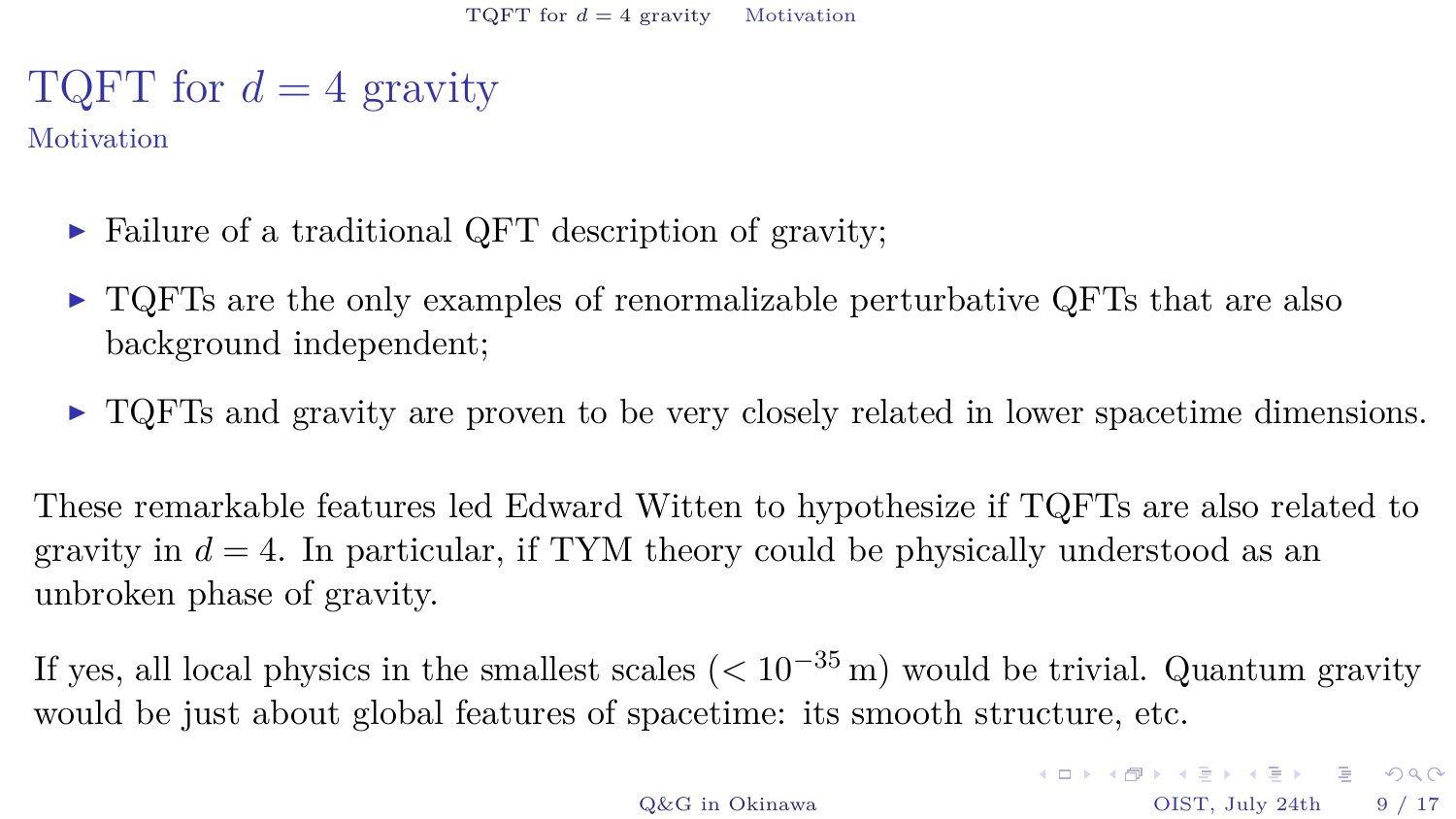# <span id="page-27-0"></span>Unbroken phase

A renormalizable TYM theory

Let us consider the most general metric independent action functional invariant under *SO* (1*,* 3)

$$
S_0 = \int \text{Tr} \left( g_1 F F + g_2 F F^* \right) , \qquad (5)
$$

where  $*$  stands for the (metric independent) color dual.

Remark 2: *S*<sup>0</sup> has nothing to do with usual gravity *à priori*.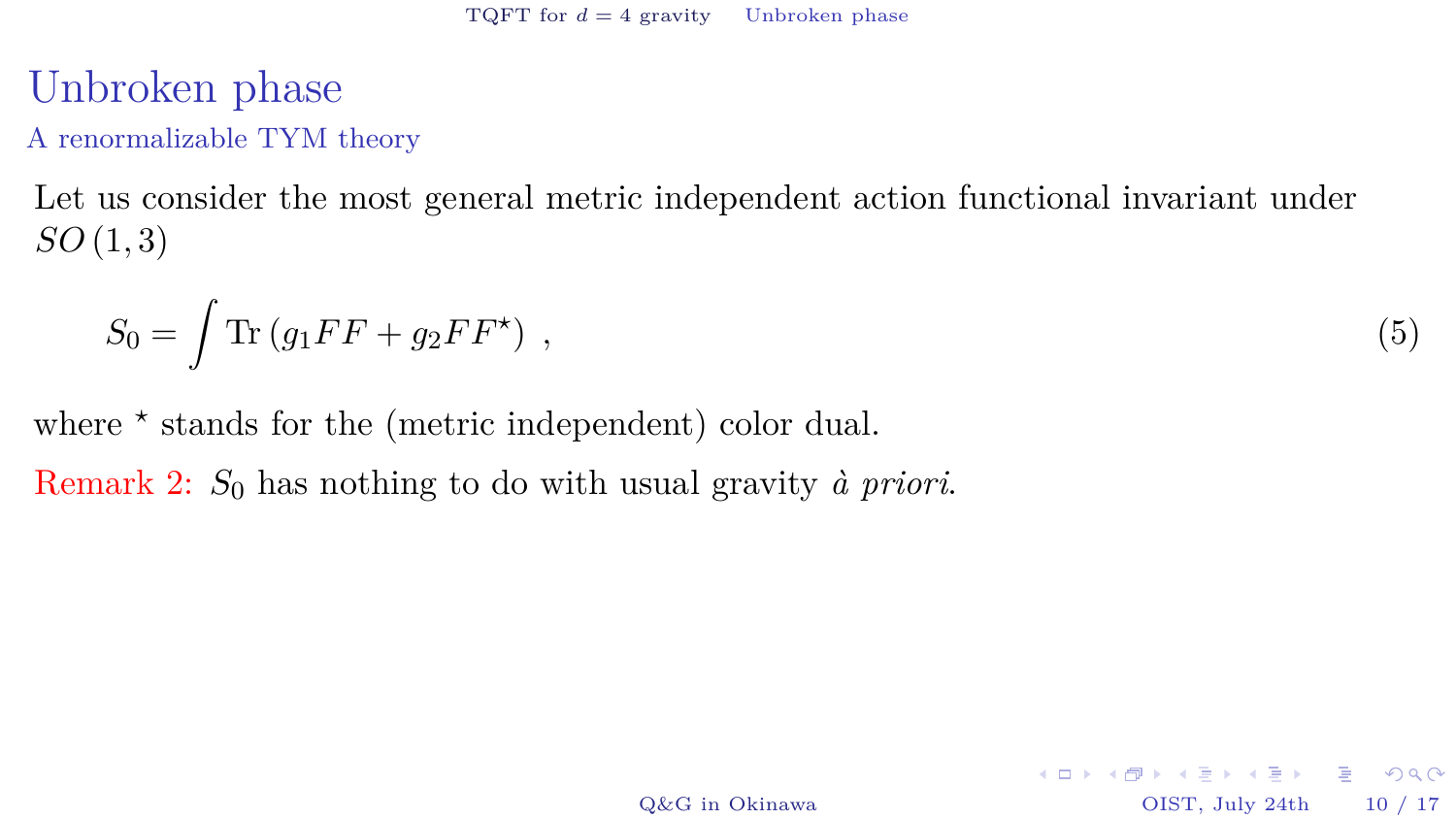Unbroken phase A renormalizable TYM theory

Now, let us consider a pair of BRST doublets

$$
sY = X ,
$$
  
\n
$$
sX = 0 .
$$
\n(5)

Remark 3: Observables are not altered by the introduction of a pair of fields with BRST doublet structure (Doublet Theorem).

[Q&G in Okinawa](#page-0-0) OIST, July 24th 10 / 17

KID KARA KEN KEN EL YOKO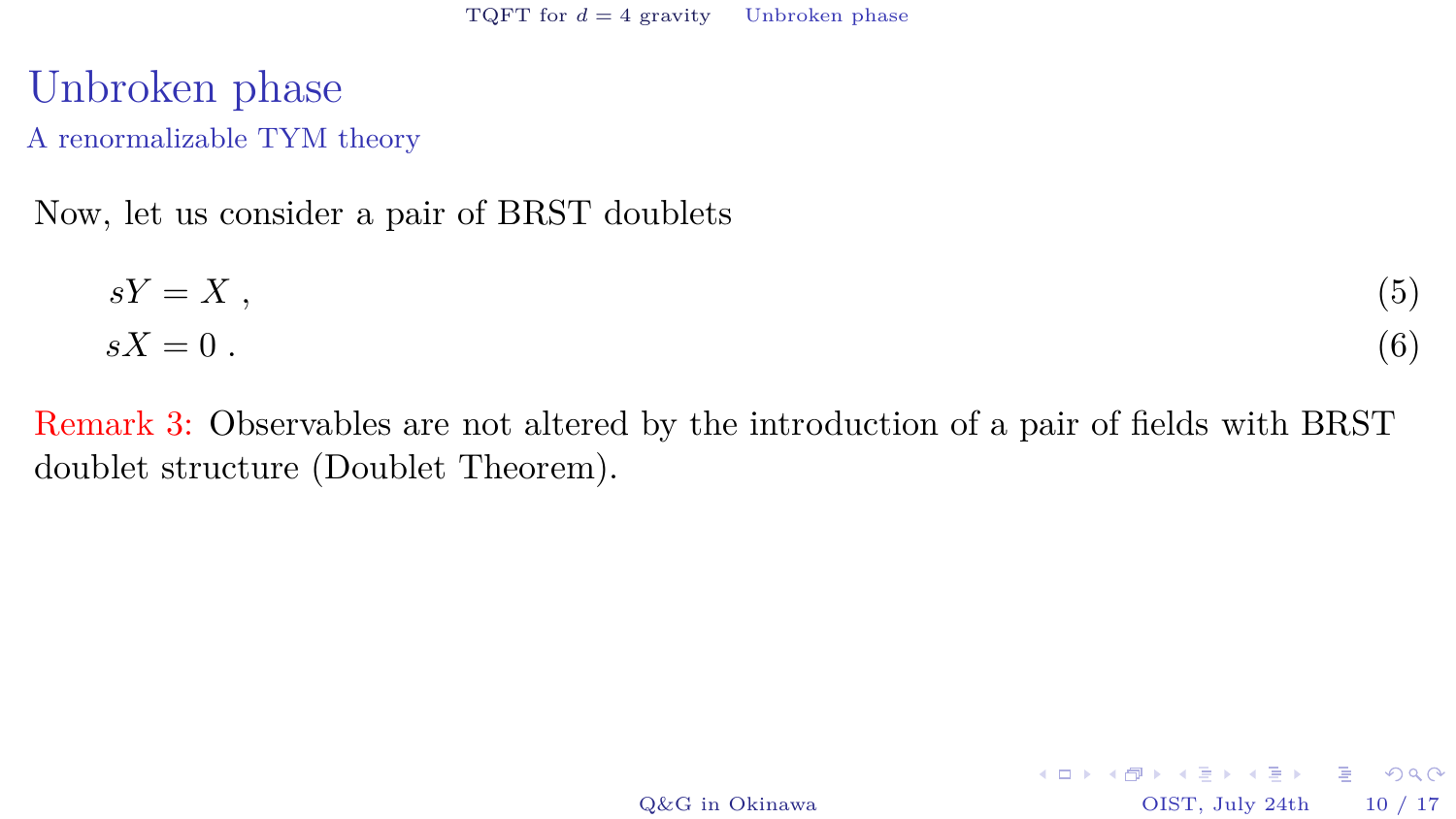#### Unbroken phase A renormalizable TYM theory

The most general action functional of *A*, *X* and *Y* which is *s*-exact is then

$$
S_{\text{triv}} = s \int \left[ Y \left( g_3 F + g_4 \star F + g_5 F^{\star} + g_6 \star F^{\star} + g_7 X + g_8 \star X + g_9 X^{\star} + g_{10} \star X^{\star} \right) \right],
$$
  
\n
$$
= \int \left\{ \left( g_3 F + g_4 F \star + g_5 F^{\star} + g_6 F^{\star} \star + g_7 X + g_8 X \star + g_9 X^{\star} + g_{10} X^{\star} \star \right) X + Y \left[ g_3 \left( D \psi + [c, F] \right) + g_4 \star (D \psi + [c, F]) + g_5 \left( D \psi + [c, F] \right)^{\star} + \right. \\ + g_6 \star (D \psi + [c, F])^{\star} \right\} . \tag{5}
$$

Remark 4: The presence of the metric dependent  $\star$  operator does not spoil the topological nature of this theory.

[Q&G in Okinawa](#page-0-0) OIST, July 24th 10 / 17

KID KARA KEN KEN EL YOKO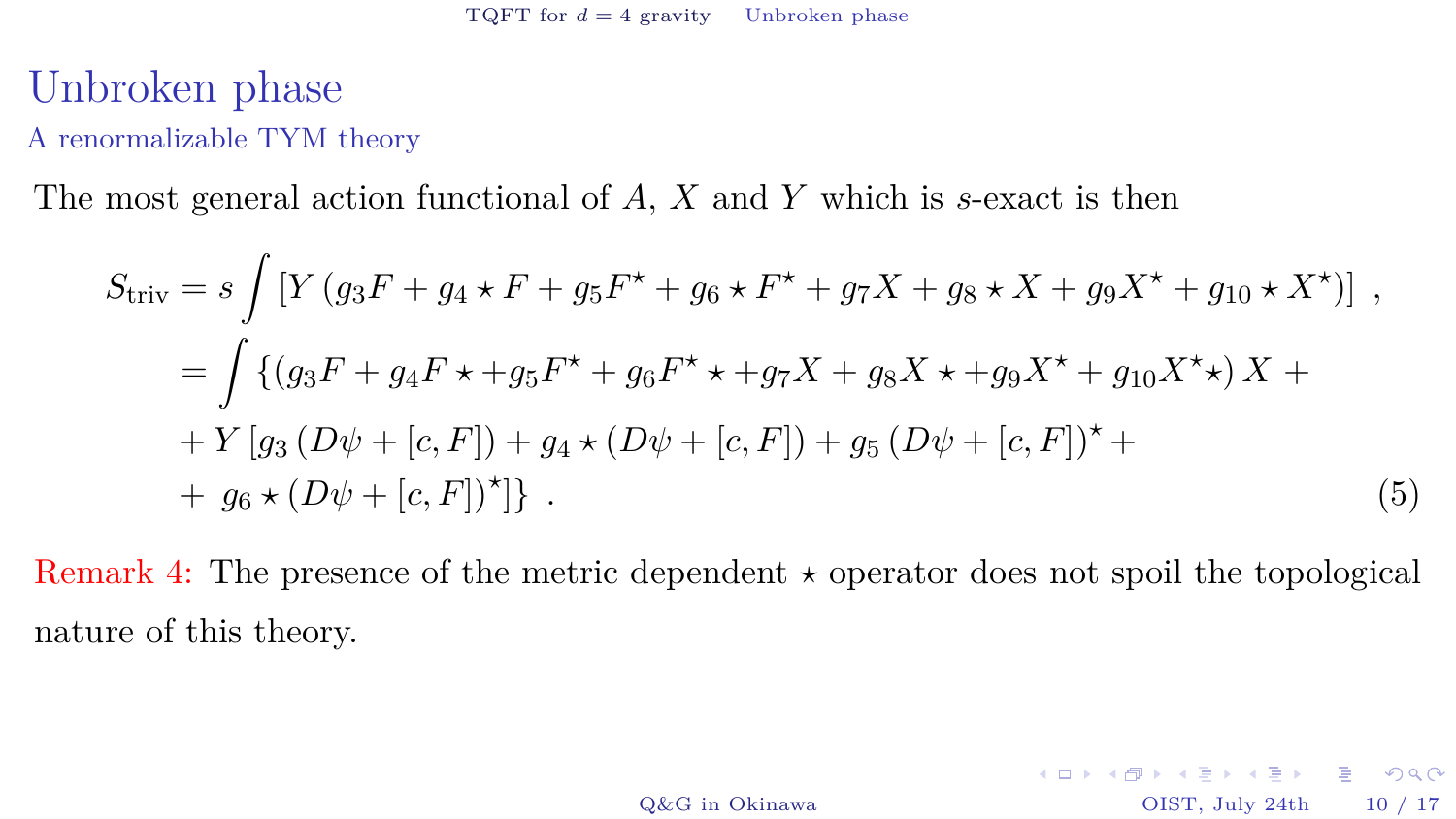#### Unbroken phase A renormalizable TYM theory

Finally, the action we are considering is

 $S = S_0 + S_{\text{triv}}$  (5)

Remark 5: Action *S* and  $S_0$  are physically indistinguishable;

Remark 6: After gauge-fixing, we showed that *S* is renormalizable to all orders.

[Q&G in Okinawa](#page-0-0) OIST, July 24th 10 / 17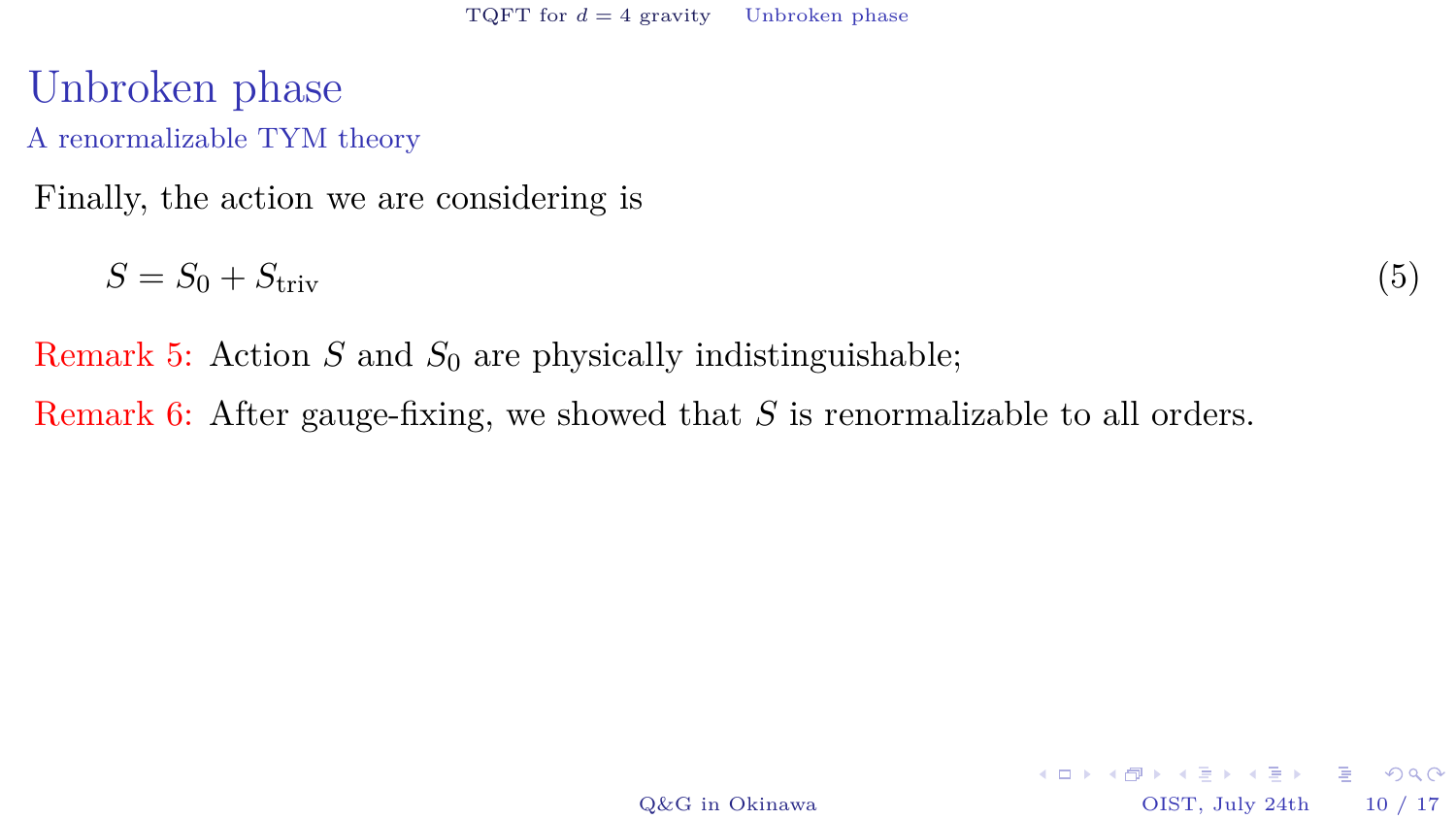#### Unbroken phase A renormalizable TYM theory

Finally, the action we are considering is

 $S = S_0 + S_{\text{triv}}$  (5)

Remark 5: Action *S* and  $S_0$  are physically indistinguishable; Remark 6: After gauge-fixing, we showed that *S* is renormalizable to all orders.

 $\Diamond$  We propose *S* to be the TQFT related to gravity in  $d = 4$ .

[Q&G in Okinawa](#page-0-0) OIST, July 24th 10 / 17

KID KARA KEN KEN EL YOKO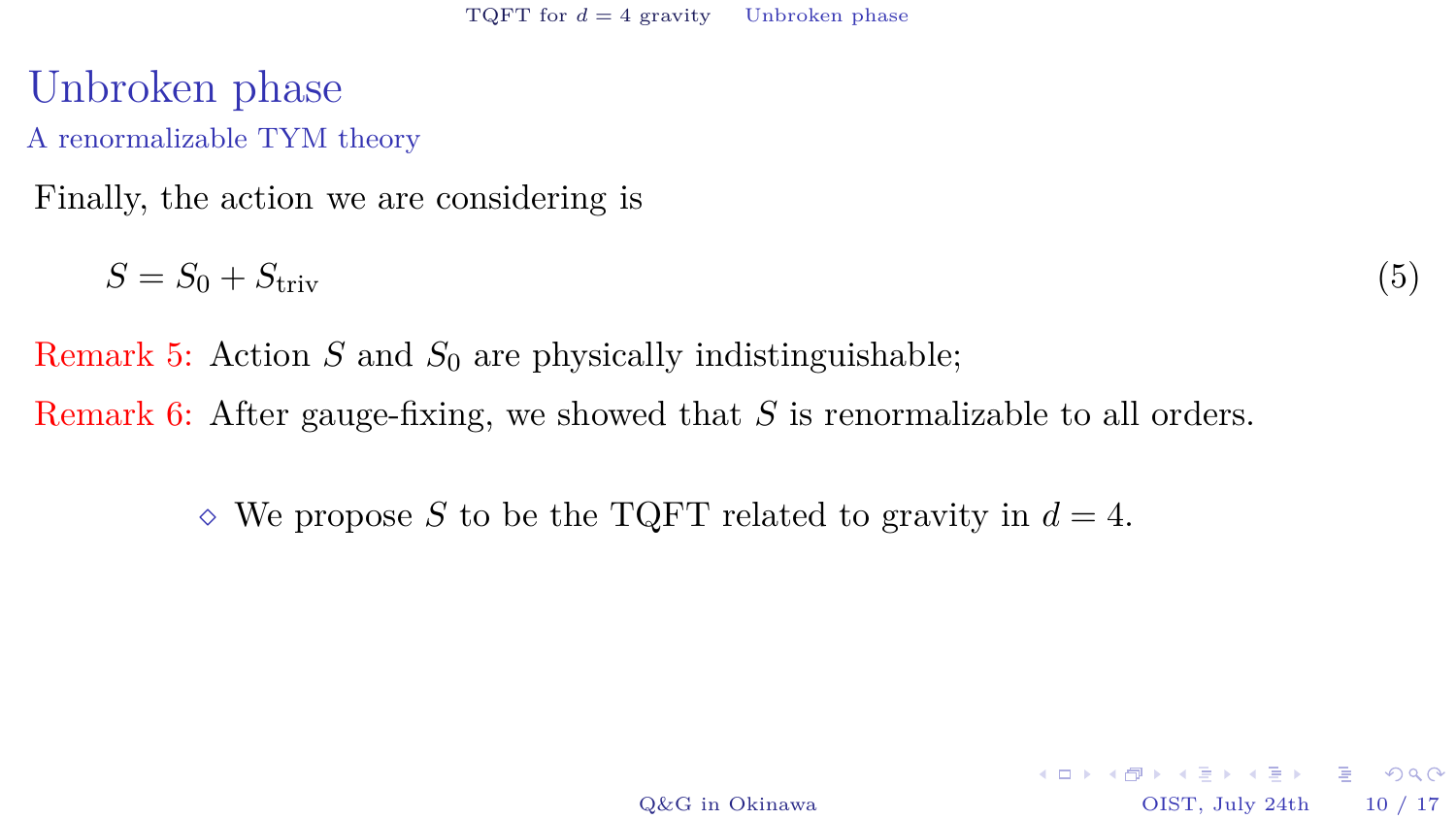Unbroken phase A renormalizable TYM theory

Finally, the action we are considering is

 $S = S_0 + S_{\text{triv}}$  (5)

Remark 5: Action *S* and  $S_0$  are physically indistinguishable; Remark 6: After gauge-fixing, we showed that *S* is renormalizable to all orders.

 $\Diamond$  We propose *S* to be the TQFT related to gravity in  $d = 4$ .

But why *S*???

KID KARA KERKER E KORO [Q&G in Okinawa](#page-0-0) OIST, July 24th 10 / 17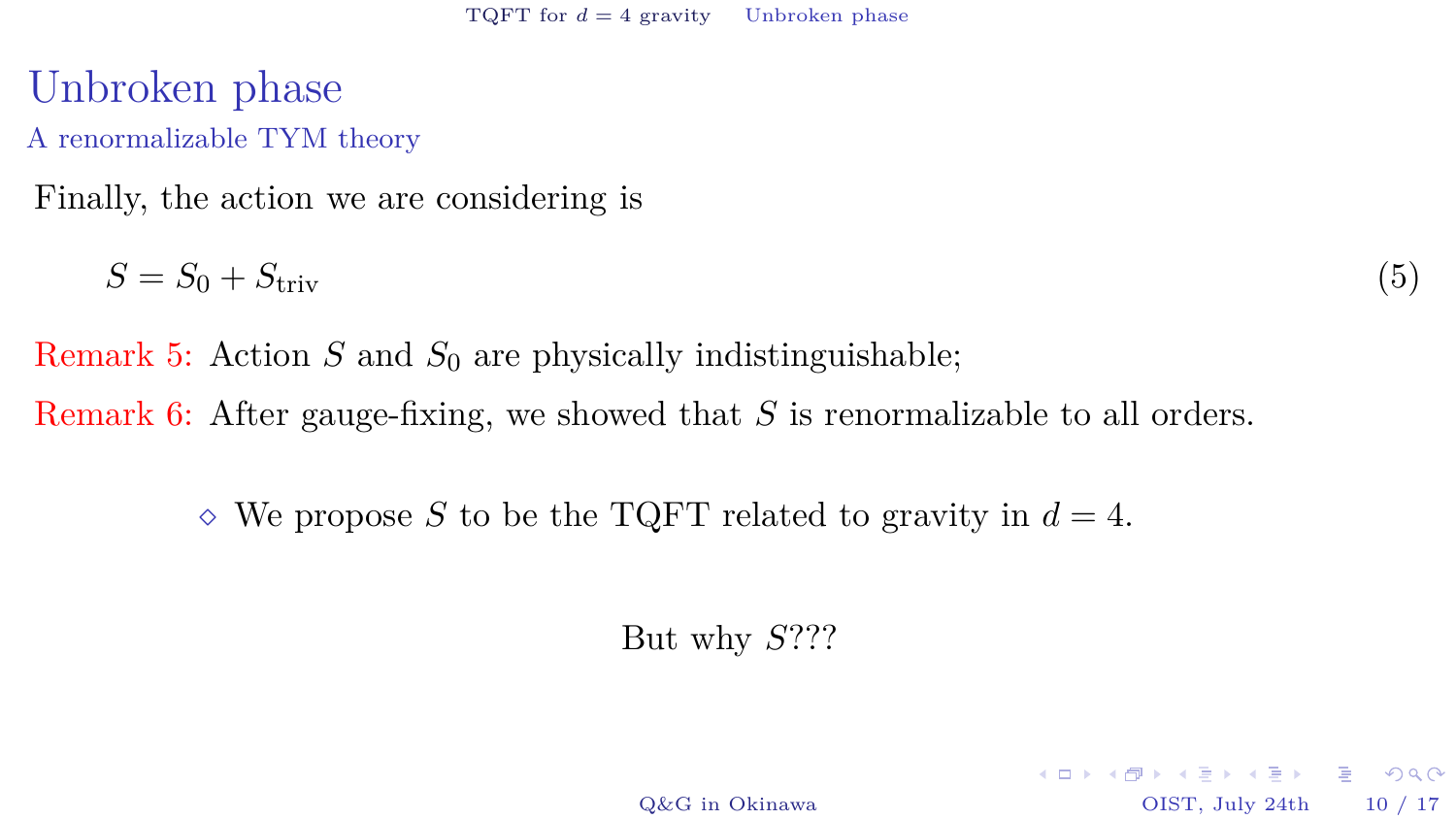#### <span id="page-33-0"></span>Broken phase Physical values of sources

Let us consider that

$$
Y|_{\text{phys.}} = 0 , \t\t(6)
$$
  

$$
X|_{\text{phys.}} = \mu^2 ee . \t\t(7)
$$

where  $\mu$  is a mass parameter and  $e$  is the vierbein field.

*ee .* (7)

[Q&G in Okinawa](#page-0-0) OIST, July 24th 11 / 17

 $\equiv$  990

メロト メタト メミト メミト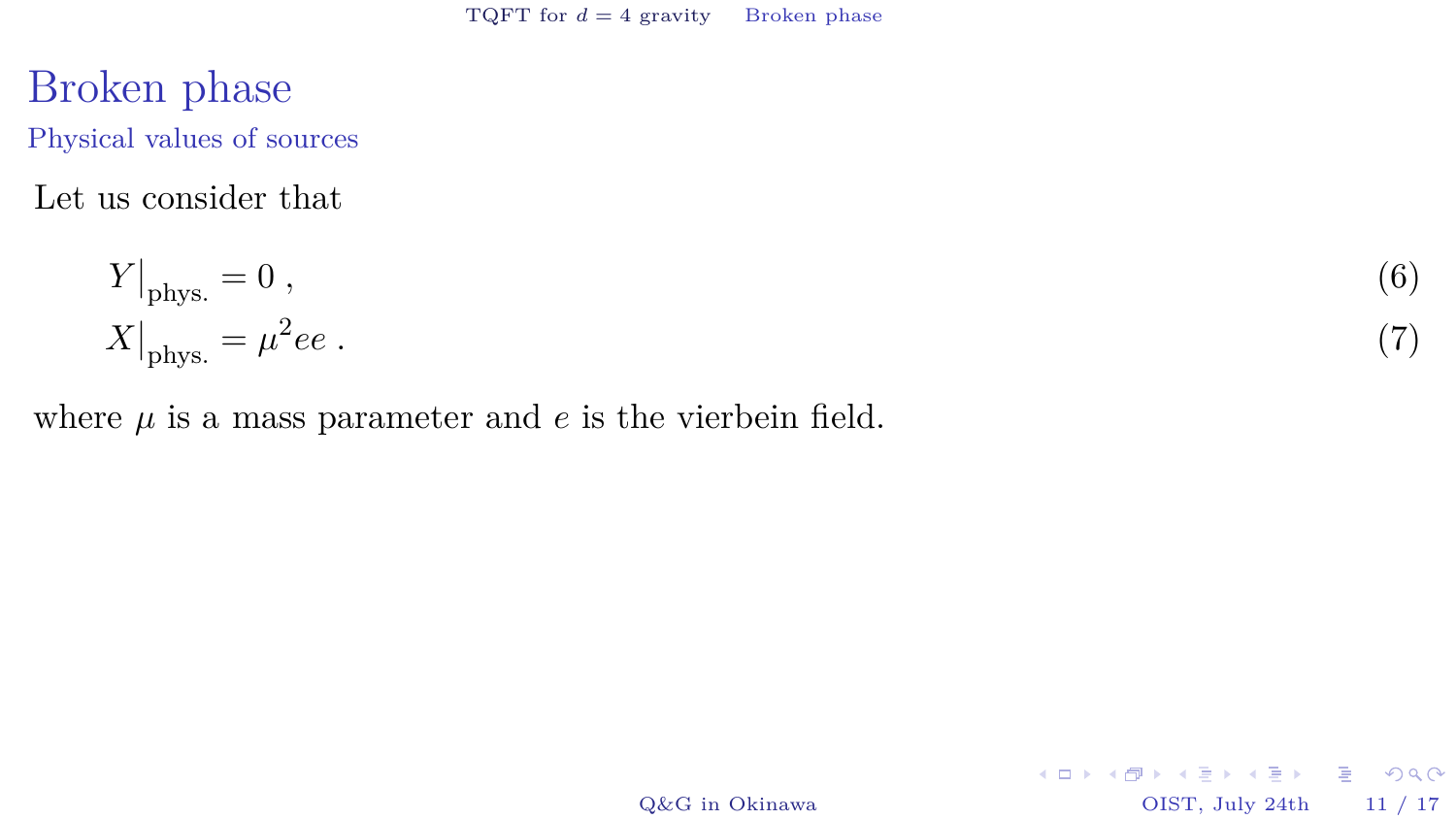#### Broken phase Physical values of sources

Let us consider that

$$
Y|_{\text{phys.}} = 0 , \t\t(6)
$$

$$
X|_{\text{phys.}} = \mu^2 ee . \t\t(7)
$$

where  $\mu$  is a mass parameter and  $e$  is the vierbein field. Consequently

$$
S\big|_{\text{phys.}} = S_0 + \mu^2 \int \text{Tr} \left[ (g_4 + g_5) F \star (ee) + \mu^2 (g_8 + g_9) ee \star (ee) + (g_3 + g_6) Ree \right], (8)
$$

which is exactly is the  $d = 4$  Lovelock-Cartan action of gravity.

[Q&G in Okinawa](#page-0-0) OIST, July 24th 11 / 17

KID KARA KEN KEN EL YOKO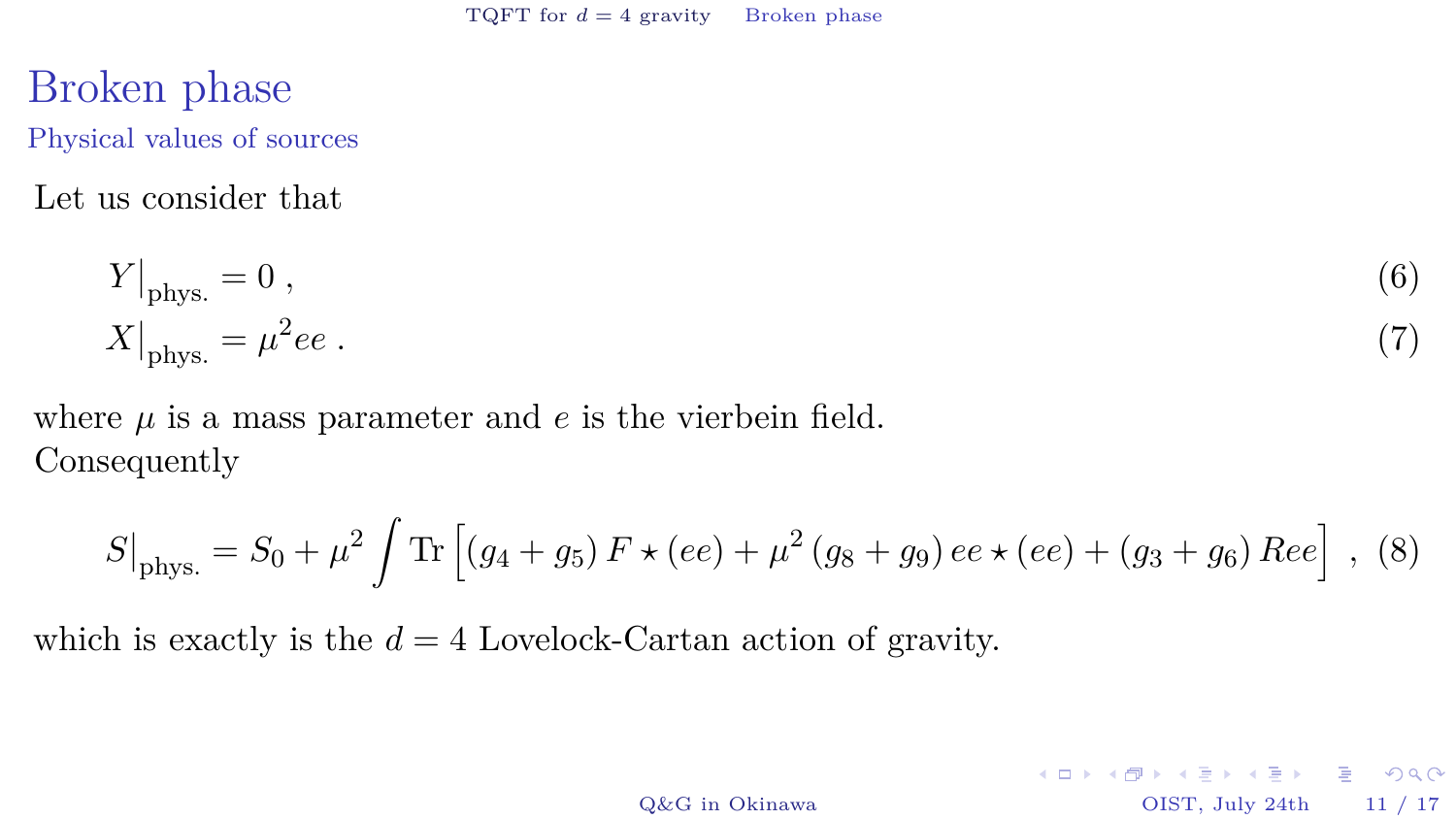Symmetry breaking

The topological BRST operator can be decomposed as

$$
s = s_{\rm YM} + s_{\rm T} \,, \tag{9}
$$

then

$$
sS = s_{\rm YM}S + s_{\rm T}S \tag{10}
$$

The physical values of sources *Y* and *X* induces a break

$$
sS = s_{\rm YM}S + s_{\rm T}S \,,\tag{11}
$$

freeing the gravitational degrees of freedom.

KID KARA KEN KEN EL YOKO [Q&G in Okinawa](#page-0-0) OIST, July 24th 12 / 17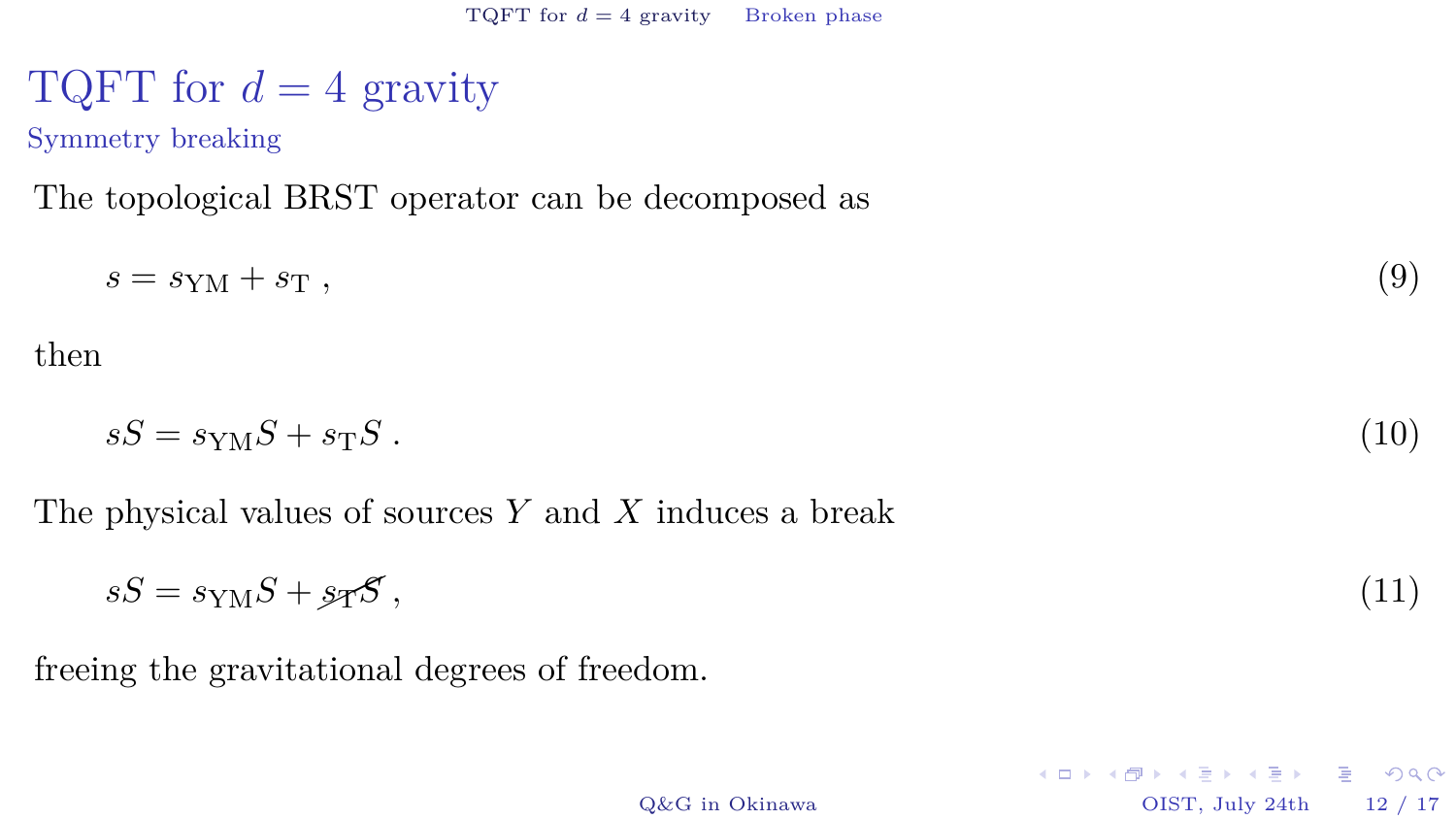[Conclusions and perspectives](#page-36-0)

<span id="page-36-0"></span>**Conclusions** 

- $\triangleright$  Indeed there is a way for a TYM theory to generate the whole Lovelock-Cartan family of gravities via an explicit breaking of its topological symmetry;
- If Such a TYM theory for  $d = 4$  gravity is renormalizable to all orders.

[Q&G in Okinawa](#page-0-0) OIST, July 24th 13 / 17

KID KARA KEN KEN EL YOKO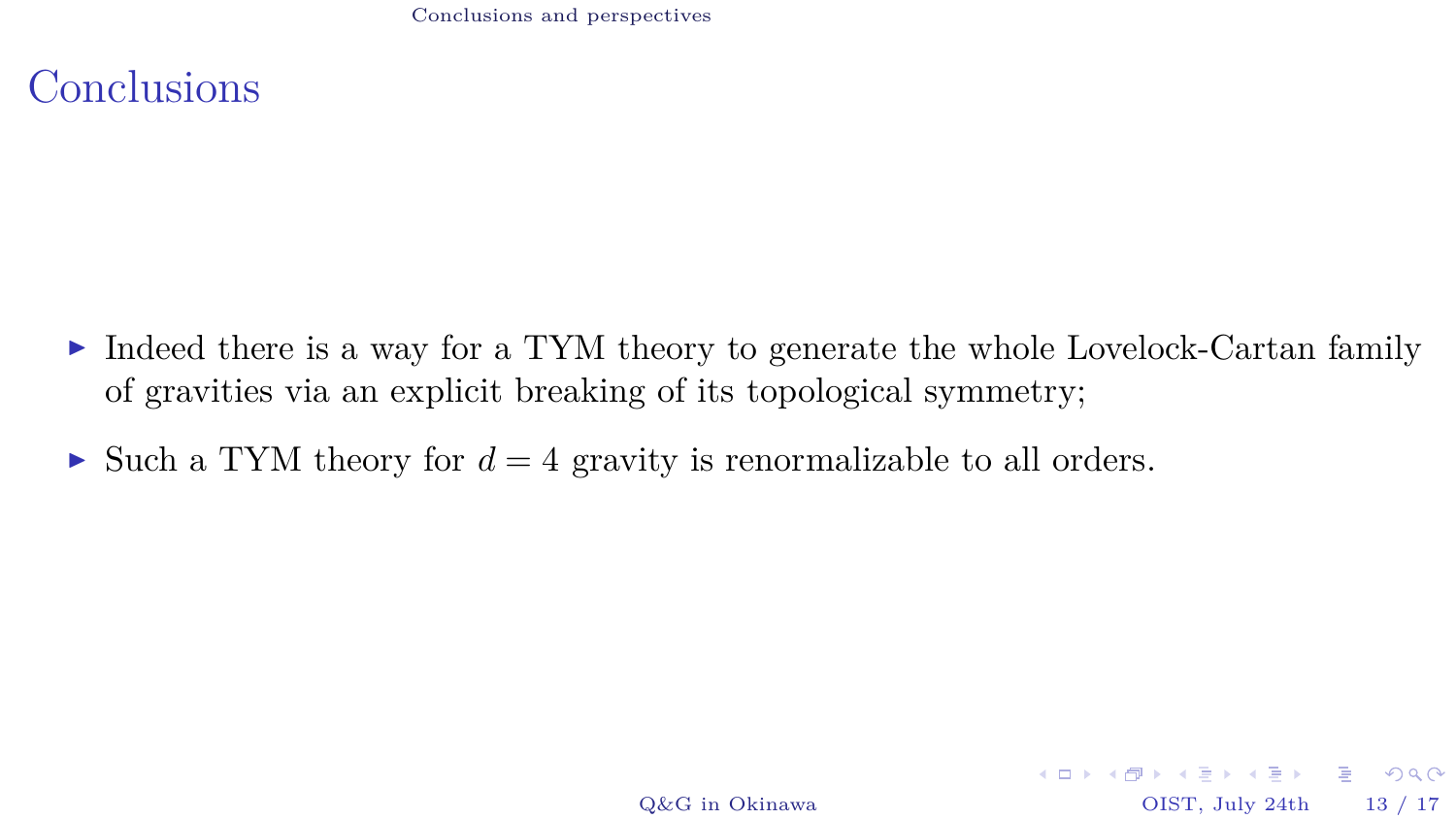**Perspectives** 

In this specific approach:

 $\triangleright$  What is the agent responsible for the breaking mechanism? Corrections coming from a "topological matter" couplings? Higgs-like mechanism?

More generally:

 $\triangleright$  The role topology plays in QG. How to evaluate topology-changing processes?

[Q&G in Okinawa](#page-0-0) OIST, July 24th 14 / 17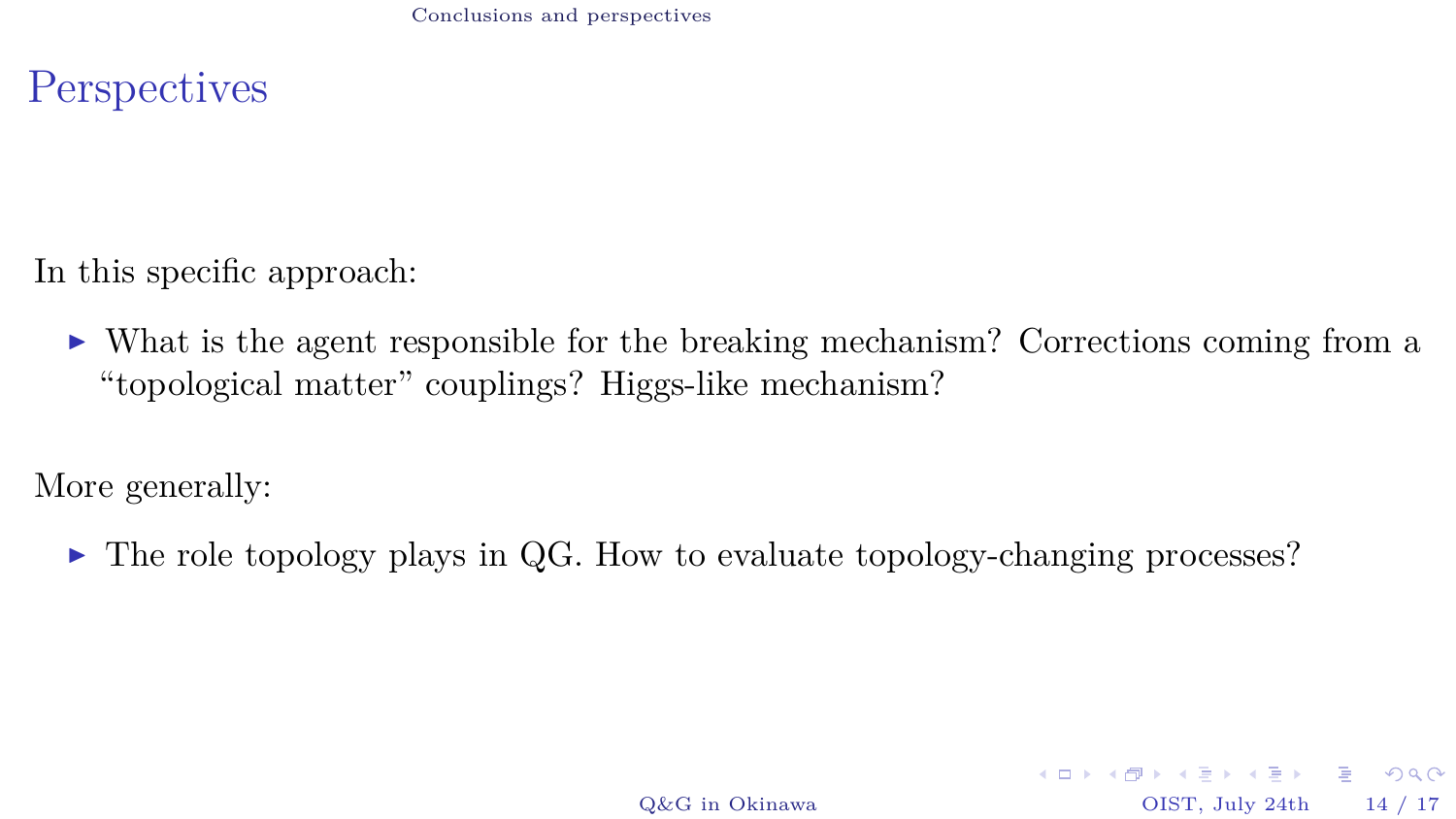[Conclusions and perspectives](#page-36-0)

#### Thank you

 $\operatorname{Q\&G}$ in Okinawa OIST, July 24th 15 / 17

K ロ ▶ K @ ▶ K 할 ▶ K 할 ▶ 이 할 → 9 Q Q ·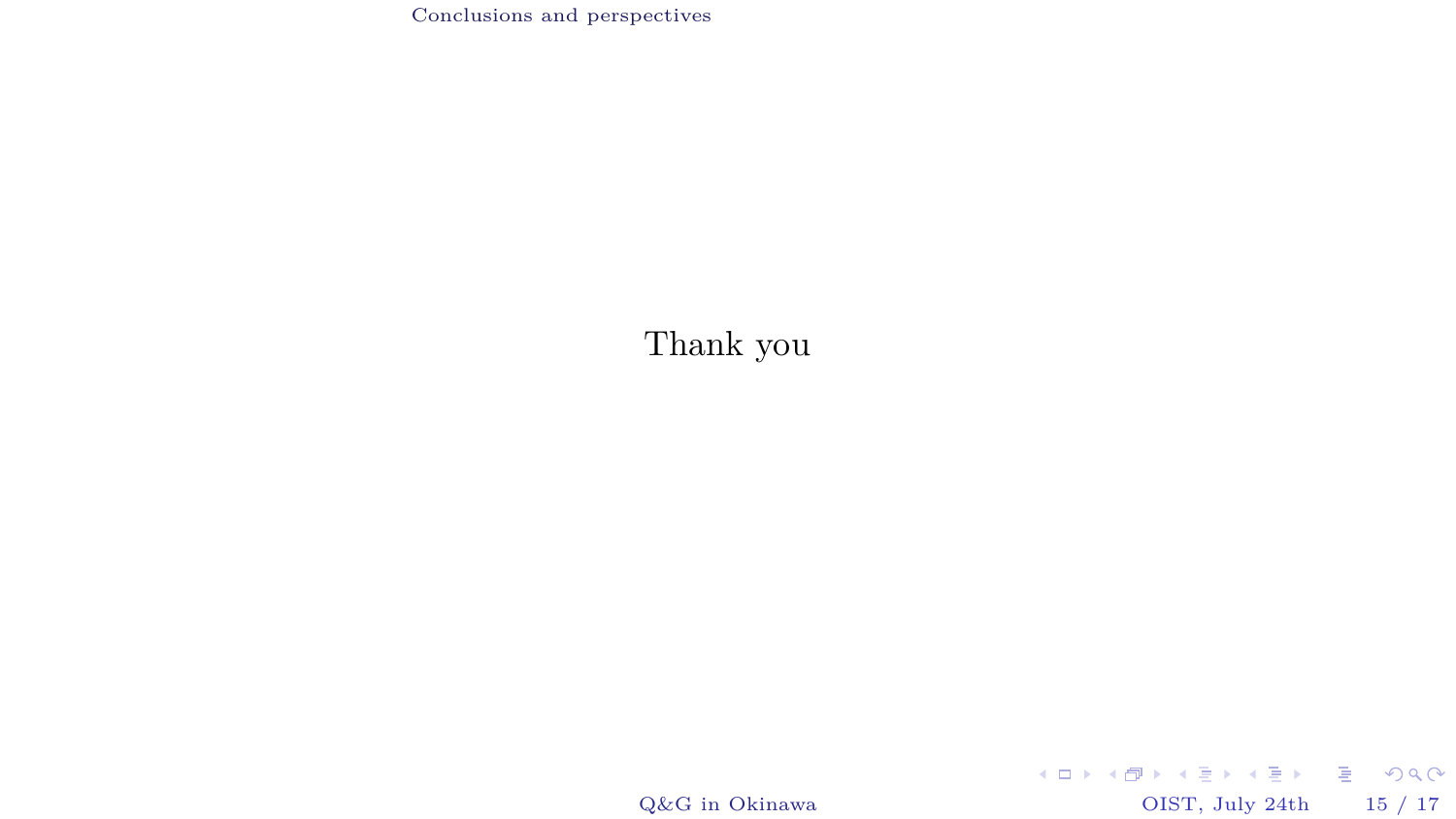#### [References](#page-39-5)

# <span id="page-39-5"></span>References

- <span id="page-39-0"></span>[1] E. Witten, "Topological sigma models". *[Communications in Mathematical Physics](http://dx.doi.org/10.1007/BF01466725)* **118** [no. 3, \(9, 1988\) 411–449.](http://dx.doi.org/10.1007/BF01466725)
- <span id="page-39-1"></span>[2] J. Labastida, M. Pernici, and E. Witten, "Topological gravity in two dimensions". *Nuclear Physics B* **310** [no. 3-4, \(12, 1988\) 611–624.](http://dx.doi.org/10.1016/0550-3213(88)90094-6)
- <span id="page-39-2"></span>[3] E. Witten, "Quantum field theory and the Jones polynomial". *[Communications in](http://dx.doi.org/10.1007/BF01217730) Mathematical Physics* **121** [no. 3, \(9, 1989\) 351–399.](http://dx.doi.org/10.1007/BF01217730)
- <span id="page-39-3"></span>[4] A. Achúcarro and P. Townsend, "A Chern-Simons action for three-dimensional anti-de Sitter supergravity theories". *Physics Letters B* **180** [no. 1-2, \(11, 1986\) 89–92.](http://dx.doi.org/10.1016/0370-2693(86)90140-1)
- <span id="page-39-4"></span>[5] E. Witten, "Topological quantum field theory". *[Communications in Mathematical](http://dx.doi.org/10.1007/BF01223371) Physics* **117** [no. 3, \(9, 1988\) 353–386.](http://dx.doi.org/10.1007/BF01223371)

[Q&G in Okinawa](#page-0-0) OIST, July 24th 16 / 17